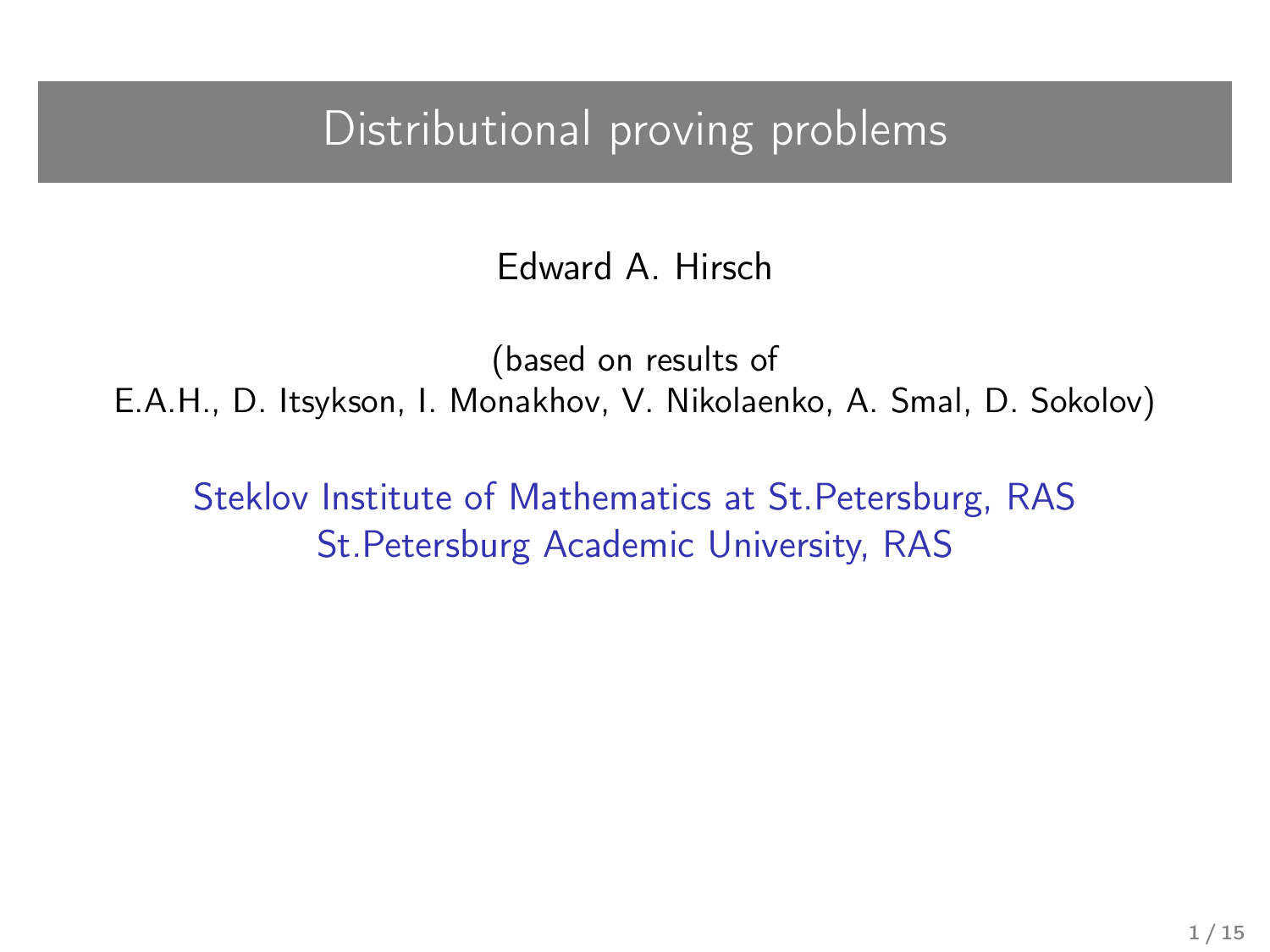- Given a problem, even if there is no fast algorithm, what is the best one?
- Levin's optimal algorithm for NP search problems is known since 1973:
	- Run all algorithms  $A_1, A_2, \ldots$  "in parallel".
	- $\triangleright$  Once  $A_i$  returns a satisfying assignment, verify it.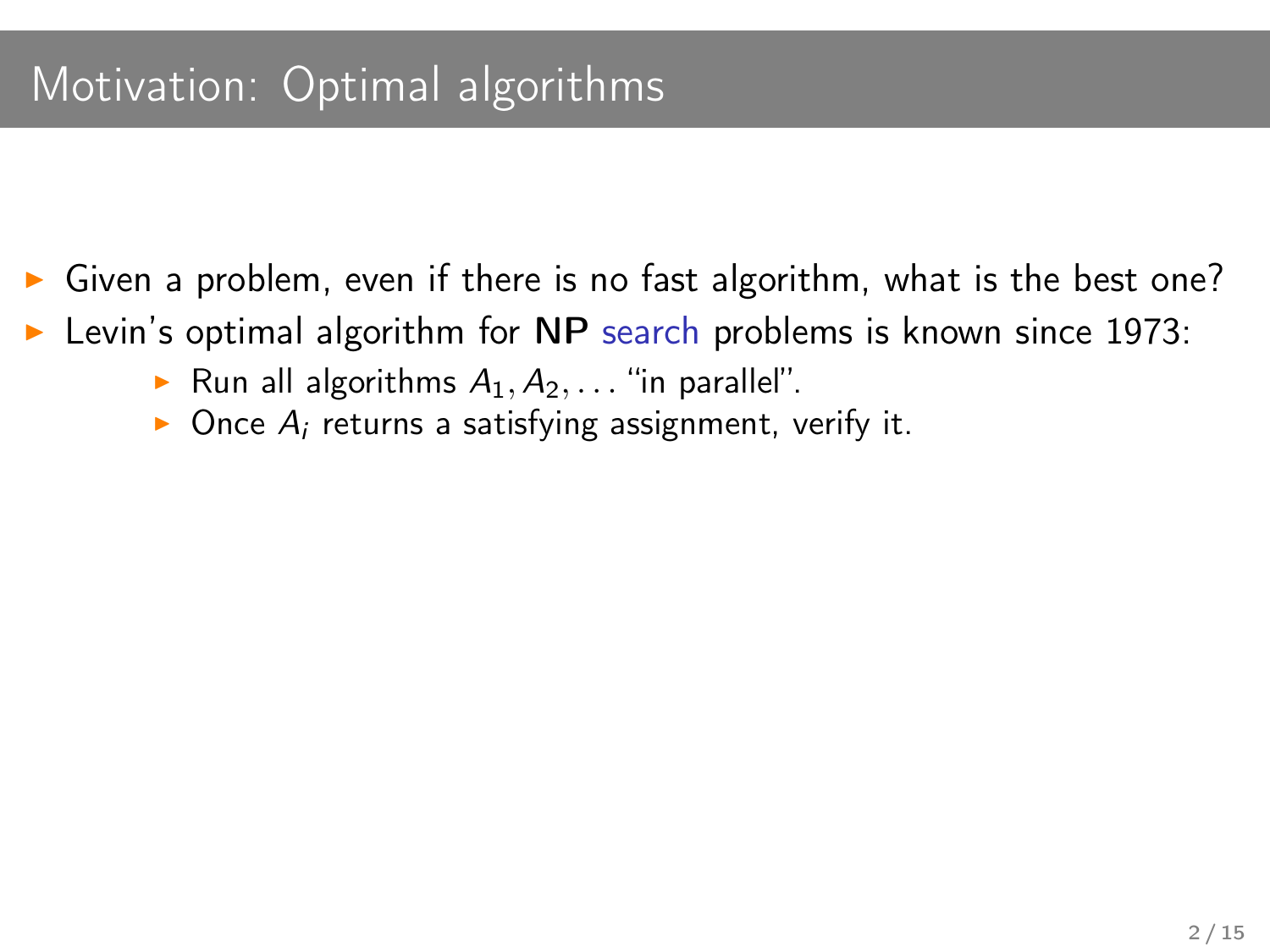## Motivation: Optimal algorithms

- Given a problem, even if there is no fast algorithm, what is the best one?
- Levin's optimal algorithm for NP search problems is known since 1973:
	- Run all algorithms  $A_1, A_2, \ldots$  "in parallel".
	- $\triangleright$  Once  $A_i$  returns a satisfying assignment, verify it.
- $\triangleright$  The existence of optimal algorithms is not known for any decision problem in  $NP \setminus P$ .

NB: search-to-decision reduction does not work: reduces to different instances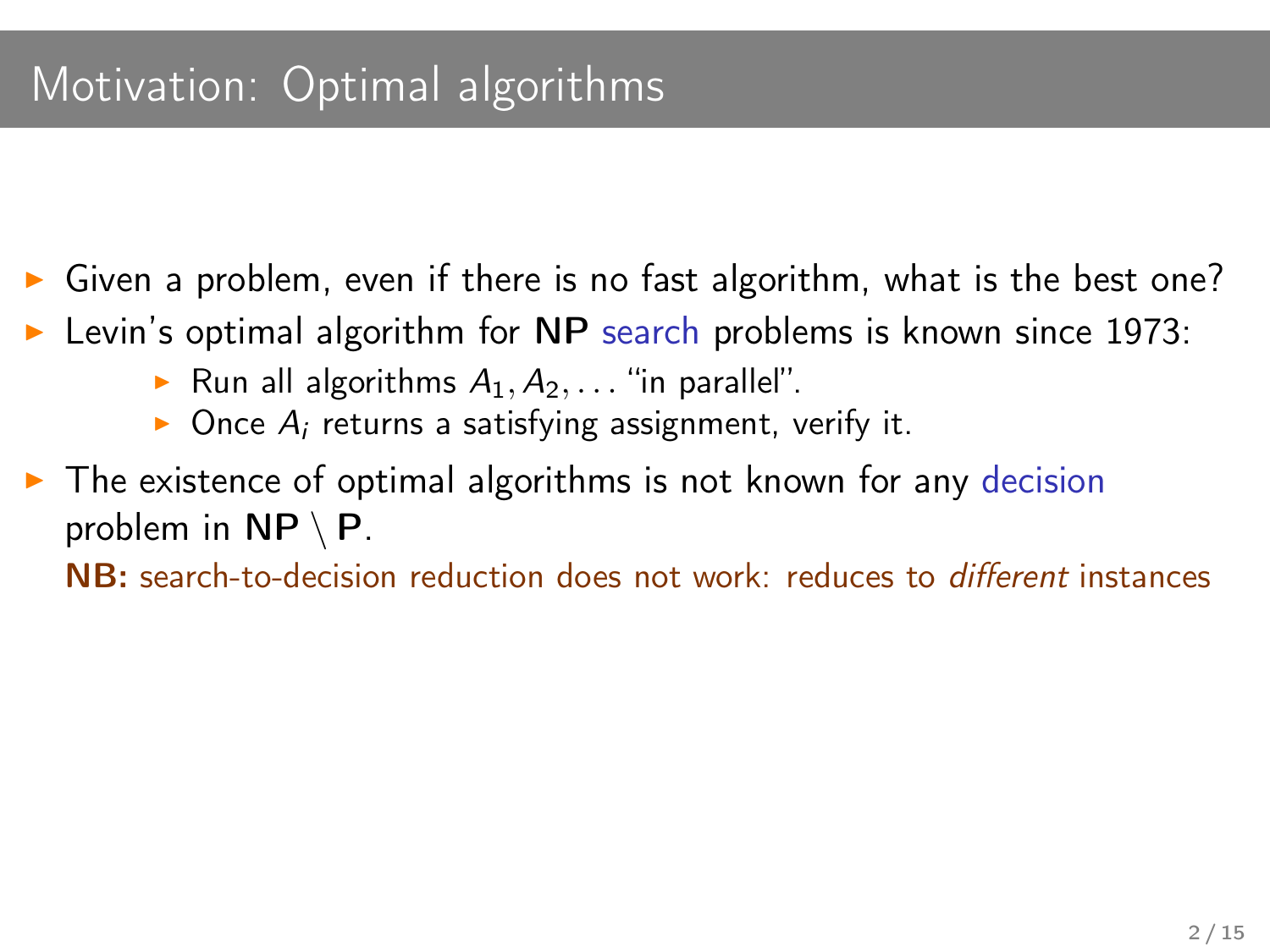## Motivation: Optimal algorithms

- Given a problem, even if there is no fast algorithm, what is the best one?
- Levin's optimal algorithm for NP search problems is known since 1973:
	- Run all algorithms  $A_1, A_2, \ldots$  "in parallel".
	- $\triangleright$  Once  $A_i$  returns a satisfying assignment, verify it.
- $\triangleright$  The existence of optimal algorithms is not known for any decision problem in  $NP \setminus P$ .

NB: search-to-decision reduction does not work: reduces to different instances

 $\triangleright$  ...and for any decision problem in co-NP \ P. Optimal algorithms for TAUT are tightly related to optimal proof systems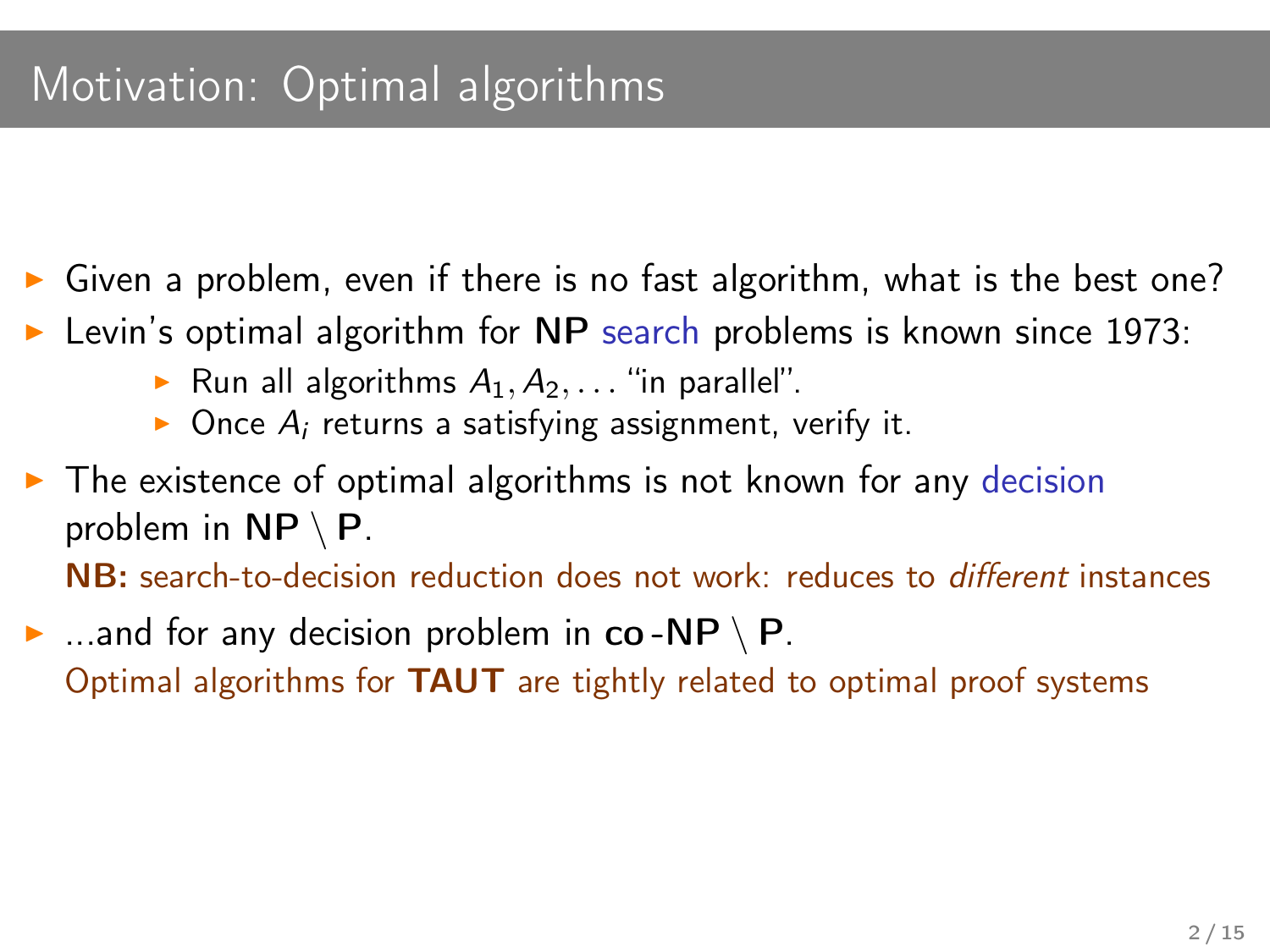## Motivation: Optimal algorithms

- Given a problem, even if there is no fast algorithm, what is the best one?
- Levin's optimal algorithm for NP search problems is known since 1973:
	- Run all algorithms  $A_1, A_2, \ldots$  "in parallel".
	- $\triangleright$  Once  $A_i$  returns a satisfying assignment, verify it.
- $\triangleright$  The existence of optimal algorithms is not known for any decision problem in  $NP \setminus P$ .

NB: search-to-decision reduction does not work: reduces to different instances

 $\blacktriangleright$  ...and for any decision problem in co-NP \ P. Optimal algorithms for TAUT are tightly related to optimal proof systems

**►** The best we can do is  $E \setminus P$ , for immune sets [Messner; Chen, Flum, Müller].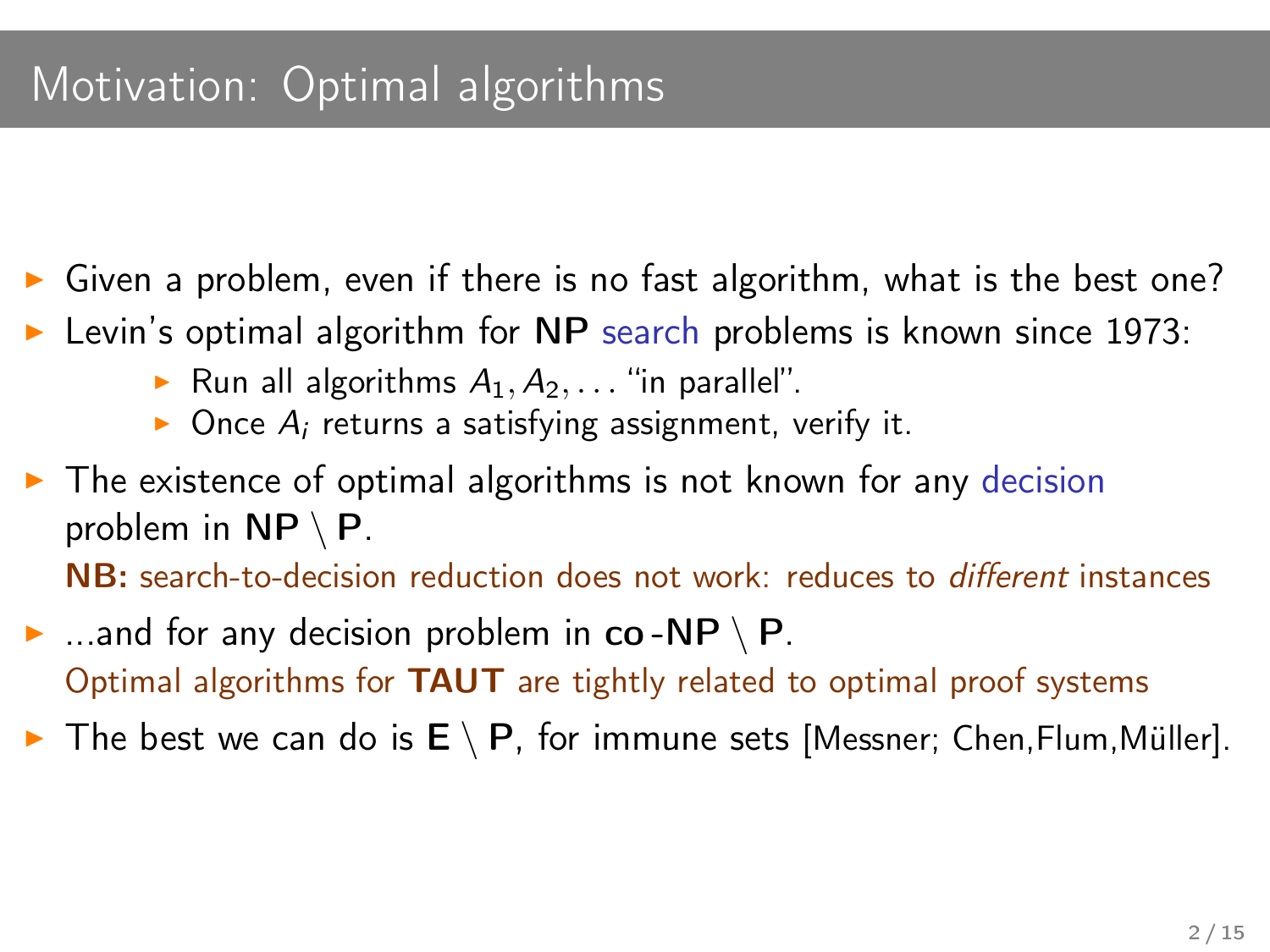Distributional proving problem (D, L) consists of

- $\blacktriangleright$  a language L of "theorems",
- **►** a polynomial-time samplable distribution  $D = \{D_n\}_{n \in \mathbb{N}}$  on  $\overline{L}$ .

Motivation:

- **a** small (wrt D) amount of wrong theorems is acceptable;
- not interested in what happens on statements that are not claimed;
- polynomial-time samplable distributions are concentrated on NP languages, thus the definition is natural for  $L \in \mathbf{co} - \mathbf{NP}$ .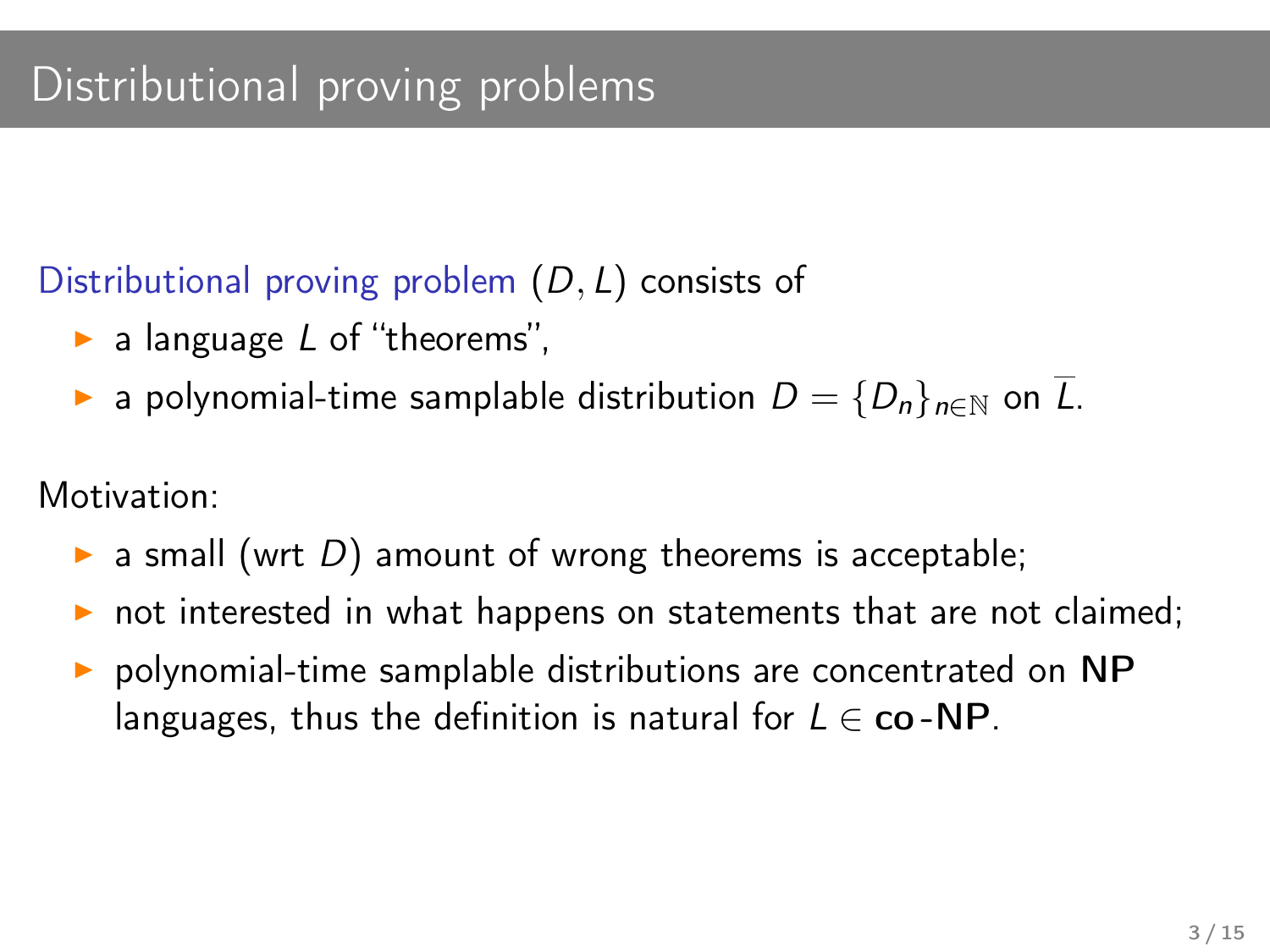## Related concepts

#### Distributional problems

- $\triangleright$  A distribution on all inputs.
- $\triangleright$  Gives no information about the problem.

#### Distributional proving problems

- $\triangleright$  A distribution on negative instances.
- $\triangleright$  Allows to verify an algorithm on counterexamples.
- $\triangleright$  There are natural polynomial-time samplable distributions on all negative instances (e.g., planted SAT).

#### PAC learning

- $\triangleright$  A distribution providing correct answers.
- $\triangleright$  Allows to verify an algorithm on all samples.
- $\triangleright$  Polynomial-time samplable distributions on all inputs are unlikely to exist for NP-complete problems.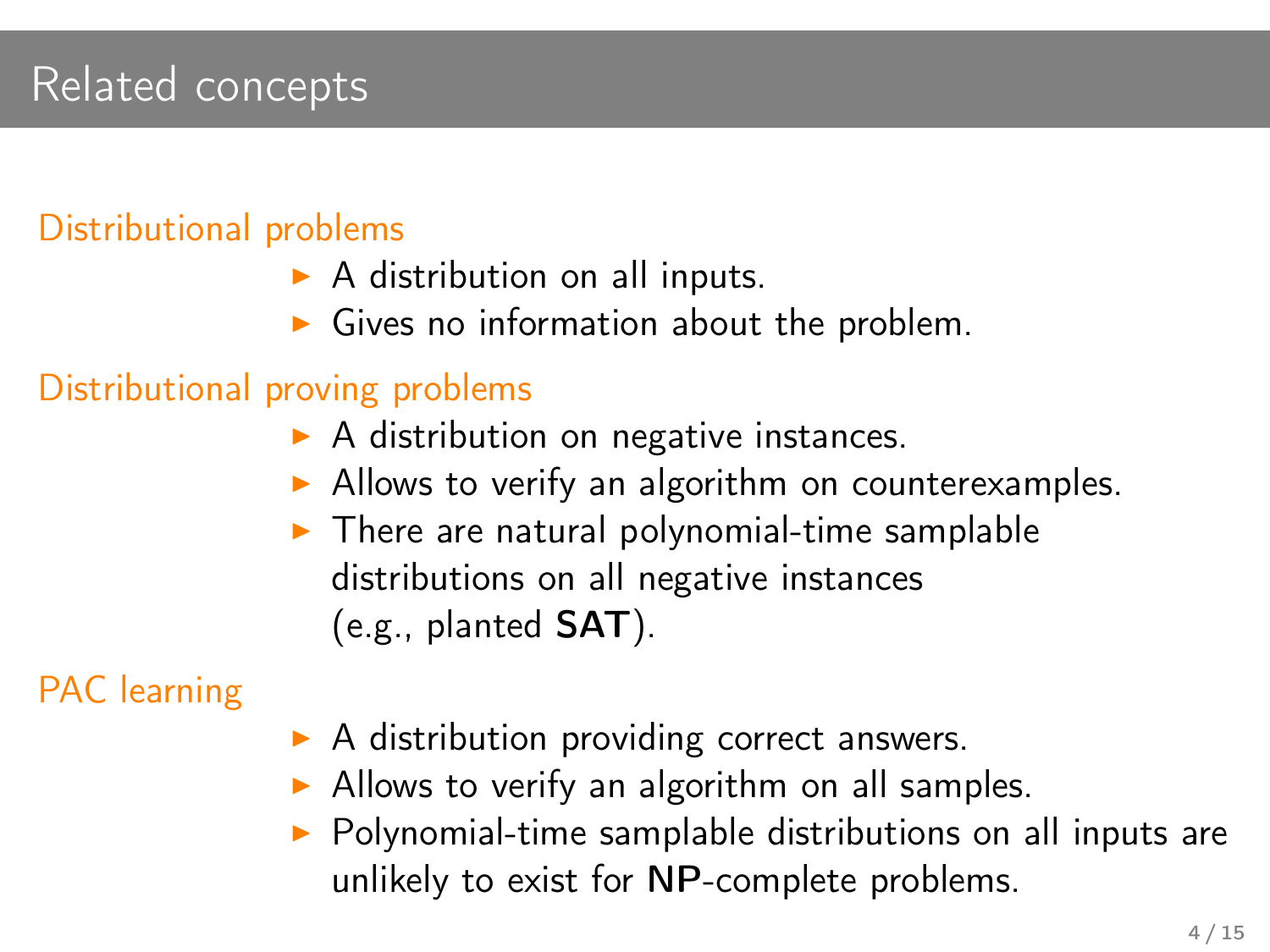### **Definition**

(Classical) acceptor A for L:

(completeness) A accepts every  $x \in L$ .

(correctness) A does not stop on any  $x \notin L$ .

Complexity parameter: running time on L.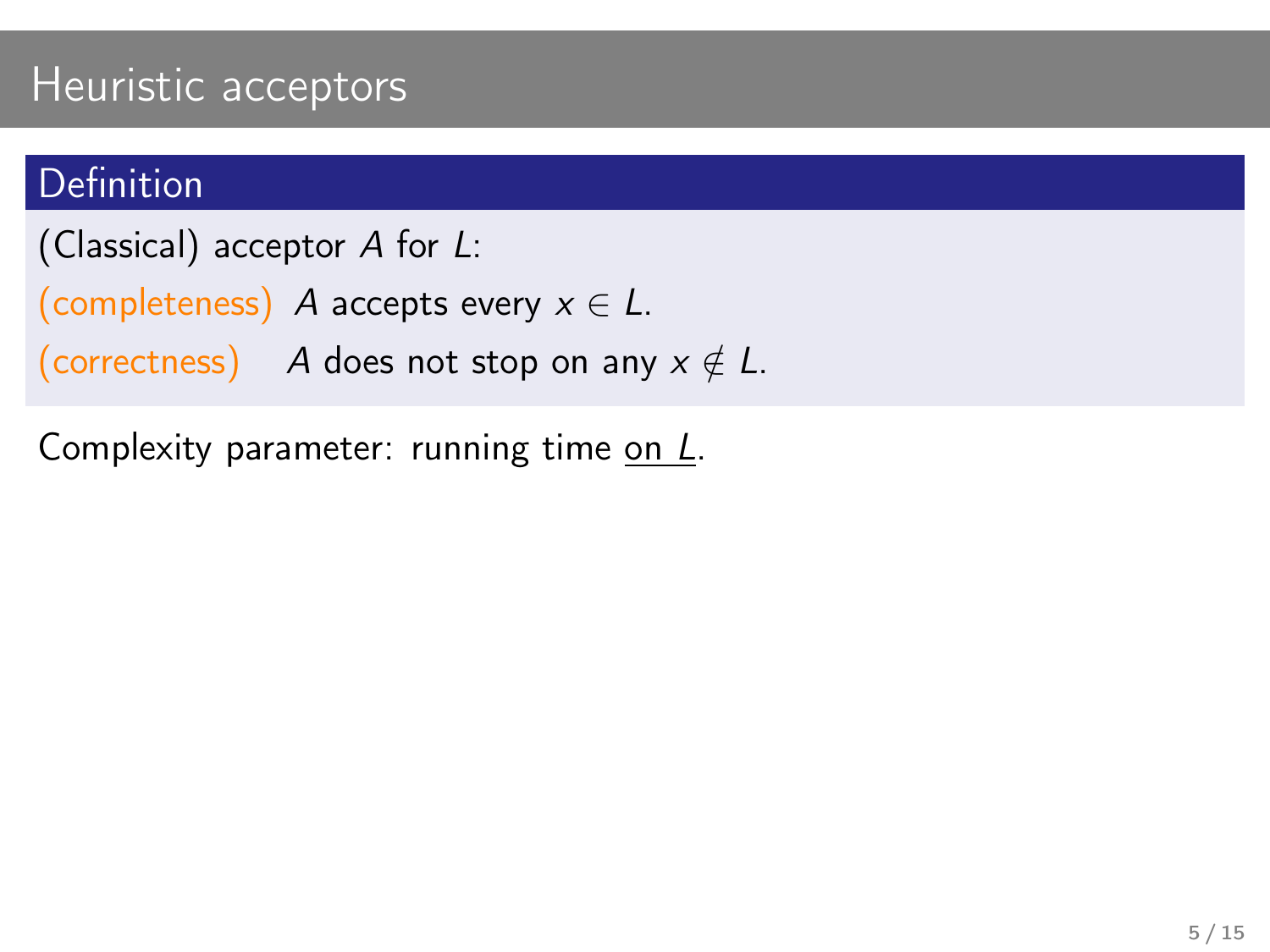Distributional proving problem  $(D, L)$  consists of a language L of "theorems" and a polynomial-time samplable distribution  $D = \{D_n\}_{n \in \mathbb{N}}$  on  $\overline{L}$ .

#### Definition

Heuristic acceptor  $A(x, d)$  for  $(D, L)$ : (d is the desired "confidence") (completeness)  $A(x, d)$  accepts every  $x \in L$ :

(correctness)  $A(r, d)$  makes few errors w.r.t.  $r \leftarrow D_n$ :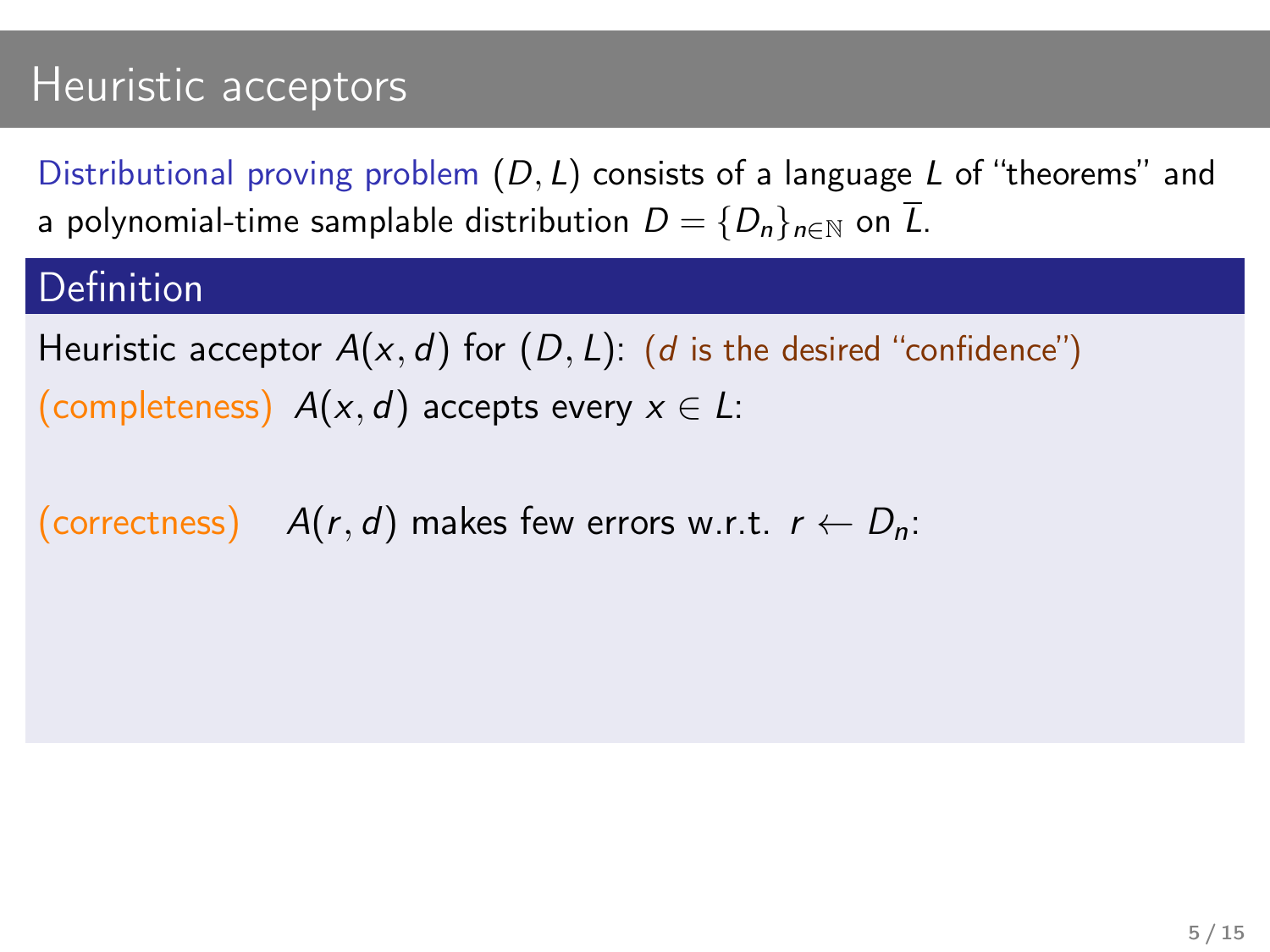Distributional proving problem  $(D, L)$  consists of a language L of "theorems" and a polynomial-time samplable distribution  $D = \{D_n\}_{n \in \mathbb{N}}$  on  $\overline{L}$ .

#### Definition

Heuristic acceptor  $A(x, d)$  for  $(D, L)$ : (d is the desired "confidence") (completeness)  $A(x, d)$  accepts every  $x \in L$ :  $\forall x \in L \ \forall d \in \mathbb{N} \quad A(x, d) = 1.$ (correctness)  $A(r, d)$  makes few errors w.r.t.  $r \leftarrow D_n$ :  $Pr_{r \leftarrow D_n} \{A(r, d) = 1\} < \frac{1}{d}$  (deterministic acceptor)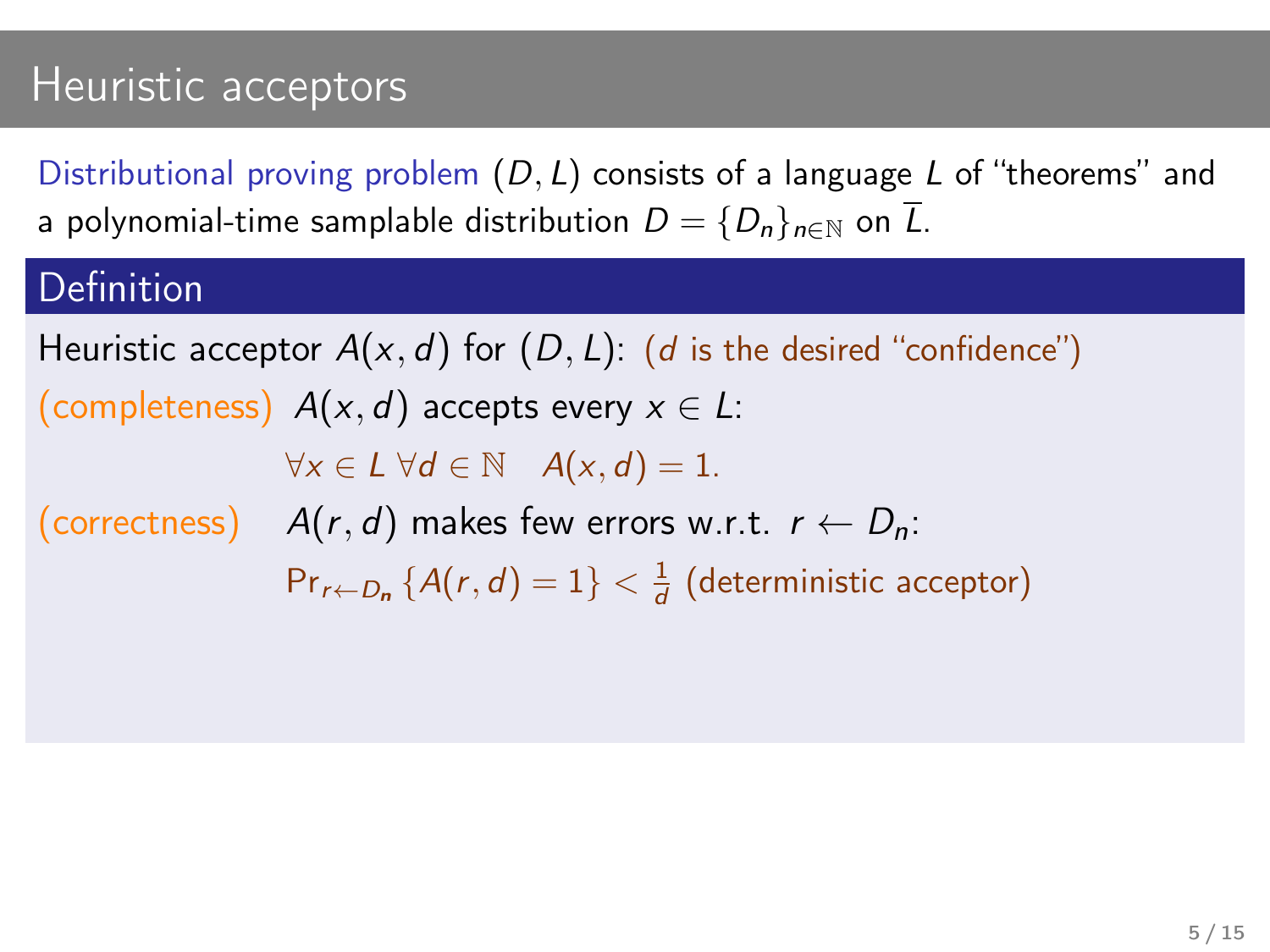Distributional proving problem  $(D, L)$  consists of a language L of "theorems" and a polynomial-time samplable distribution  $D = \{D_n\}_{n \in \mathbb{N}}$  on  $\overline{L}$ .

#### Definition

Heuristic acceptor  $A(x, d)$  for  $(D, L)$ : (d is the desired "confidence") (completeness)  $A(x, d)$  accepts every  $x \in L$ :  $\forall x \in L \ \forall d \in \mathbb{N} \quad A(x, d) = 1.$ (correctness)  $A(r, d)$  makes few errors w.r.t.  $r \leftarrow D_n$ :  $Pr_{r \leftarrow D_n} \{A(r, d) = 1\} < \frac{1}{d}$  (deterministic acceptor)  $\mathsf{Pr}_{r \leftarrow D_n} \left\{ \mathsf{Pr}_A \{ A(r, d) = 1 \} > \frac{1}{8} \right\} < \frac{1}{d}$  (randomized acceptor)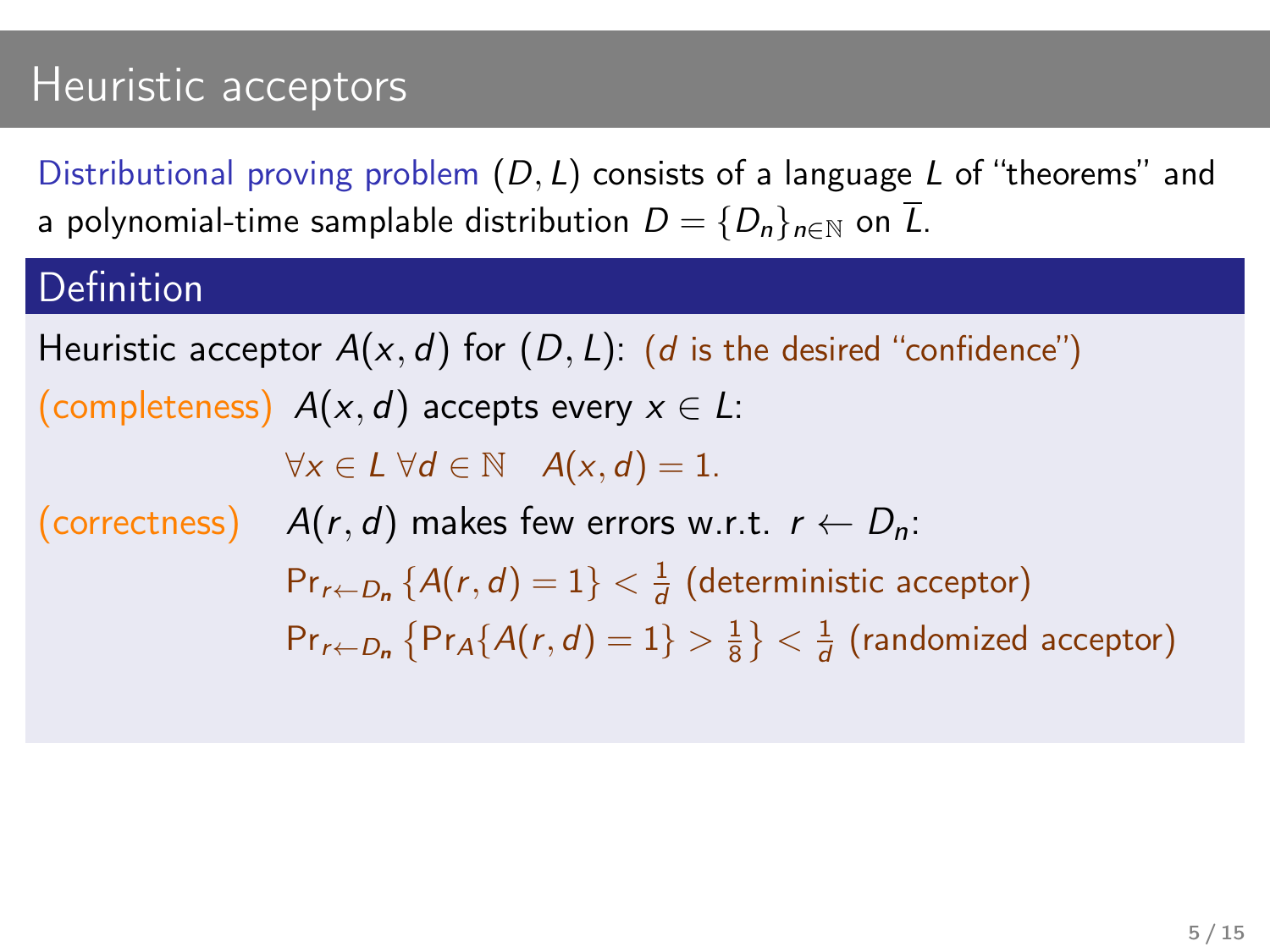Distributional proving problem  $(D, L)$  consists of a language L of "theorems" and a polynomial-time samplable distribution  $D = \{D_n\}_{n \in \mathbb{N}}$  on  $\overline{L}$ .

#### Definition

Heuristic acceptor  $A(x, d)$  for  $(D, L)$ : (d is the desired "confidence") (completeness)  $A(x, d)$  accepts every  $x \in L$ :  $\forall x \in L \ \forall d \in \mathbb{N} \quad A(x, d) = 1.$ (correctness)  $A(r, d)$  makes few errors w.r.t.  $r \leftarrow D_n$ :  $Pr_{r \leftarrow D_n} \{A(r, d) = 1\} < \frac{1}{d}$  (deterministic acceptor)  $\mathsf{Pr}_{r \leftarrow D_n} \left\{ \mathsf{Pr}_A \{ A(r, d) = 1 \} > \frac{1}{8} \right\} < \frac{1}{d}$  (randomized acceptor) (correctness') Pr<sub>r</sub><sub>←Dn</sub>;  $A\{A(r,d)=1\} < \frac{1}{d}$ .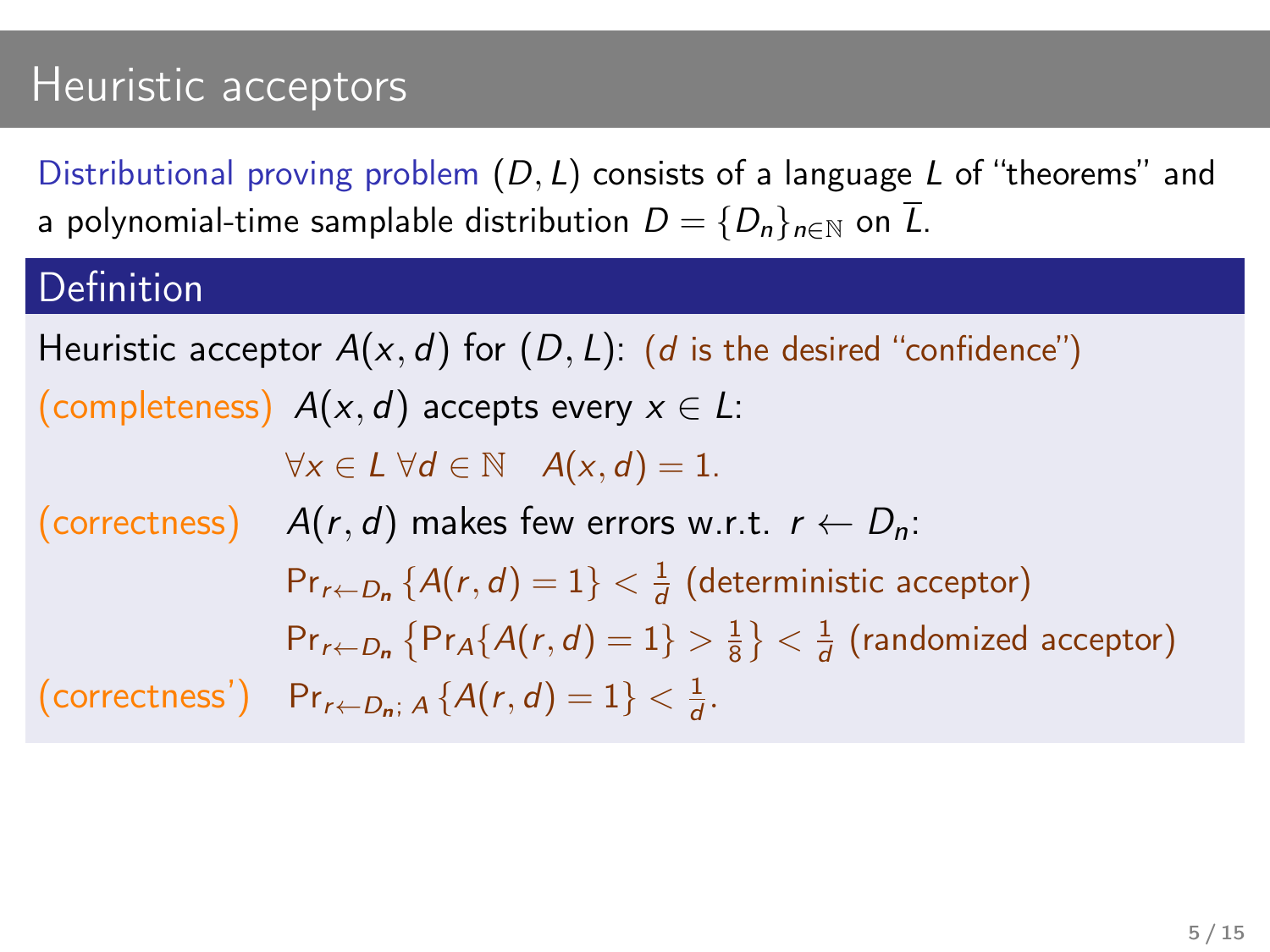Distributional proving problem  $(D, L)$  consists of a language L of "theorems" and a polynomial-time samplable distribution  $D = \{D_n\}_{n \in \mathbb{N}}$  on  $\overline{L}$ .

#### Definition

Heuristic acceptor  $A(x, d)$  for  $(D, L)$ : (d is the desired "confidence") (completeness)  $A(x, d)$  accepts every  $x \in L$ :  $\forall x \in L \ \forall d \in \mathbb{N} \quad A(x, d) = 1.$ (correctness)  $A(r, d)$  makes few errors w.r.t.  $r \leftarrow D_n$ :  $Pr_{r \leftarrow D_n} \{A(r, d) = 1\} < \frac{1}{d}$  (deterministic acceptor)  $\mathsf{Pr}_{r \leftarrow D_n} \left\{ \mathsf{Pr}_A \{ A(r, d) = 1 \} > \frac{1}{8} \right\} < \frac{1}{d}$  (randomized acceptor) (correctness') Pr<sub>r</sub><sub>←Dn</sub>;  $A\{A(r,d)=1\} < \frac{1}{d}$ .

- **Fime**  $\tau_A(x, d)$  is a random variable.
- $\blacktriangleright$   $t_A(x, d)$  is the median (w.r.t. random bits) running time of  $A(x, d)$ .
- Polynomial time  $\sim$  polynomial in |x| and d.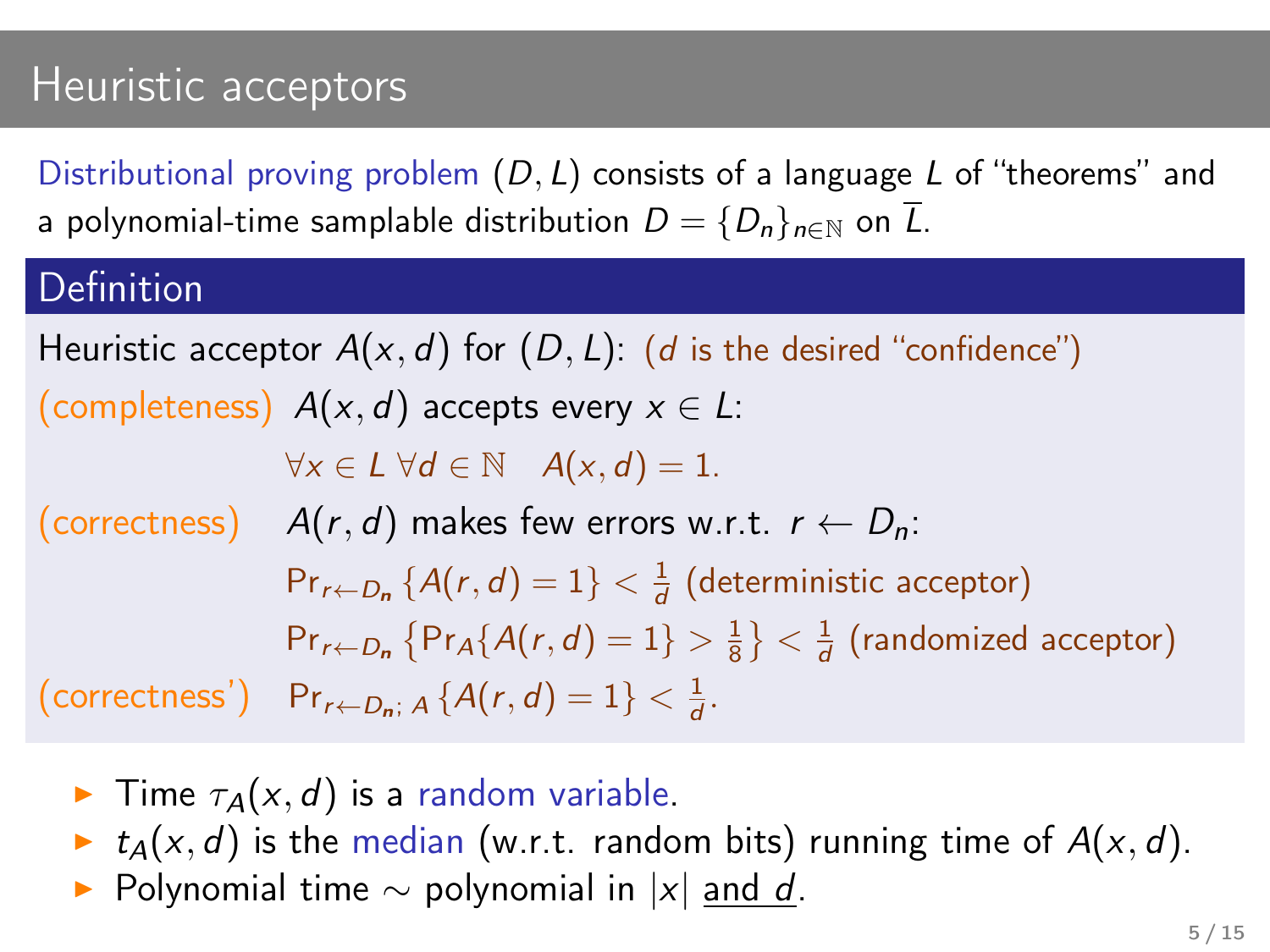### Heuristic acceptors Are there hard problems?

#### Theorem

 $\exists$  polynomial-time samplable D  $\exists L \in \mathbf{co}$  -NP  $\exists$  polynomial-time heuristic acceptor for  $(D, L) \iff \exists$  infinitely-often one-way function.

#### Proof.

 $\triangleright$  i.o. o.w.f.  $\Rightarrow$  i.o. PRG (similar to [Håstad, Impagliazzo, Levin, Luby])

- $\triangleright$  i.o. PRG  $\Rightarrow$  hard problem for heuristic acceptors (hint: PRG is a distribution)
- $\triangleright$  hard problem for heuristic acceptors  $\Rightarrow$  average-case o.w.f. (hint: the sampler is difficult to invert)
- $\triangleright$  average-case o.w.f.  $\Rightarrow$  i.o. o.w.f. (padding)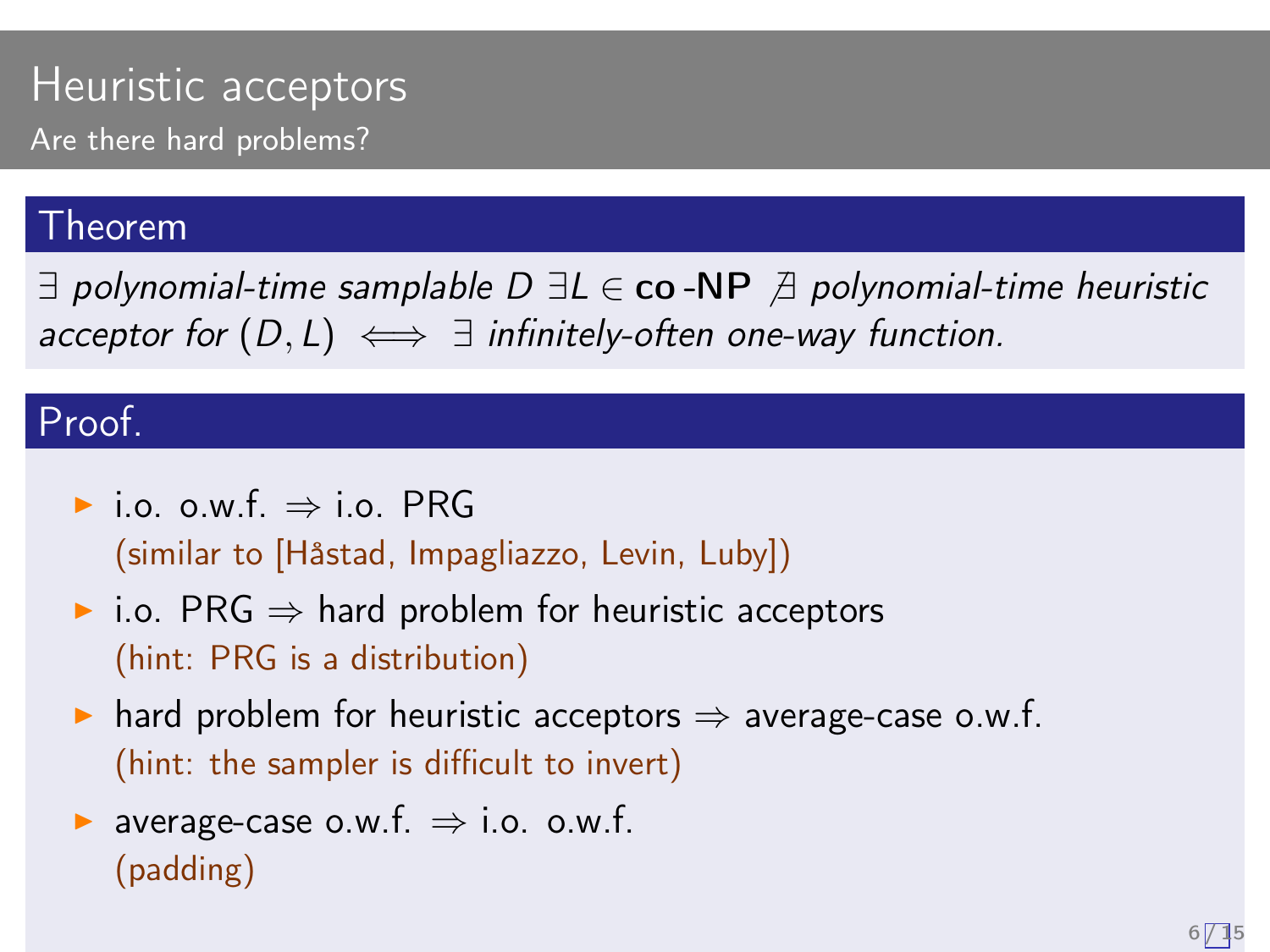#### **Definition**

(Classical) acceptor S simulates  $W$  if it runs almost as fast for each  $x$ , i.e., there is a polynomial p such that  $\forall x \in L$ ,  $t_S(x) \leq p(t_W(x) \cdot |x|)$ .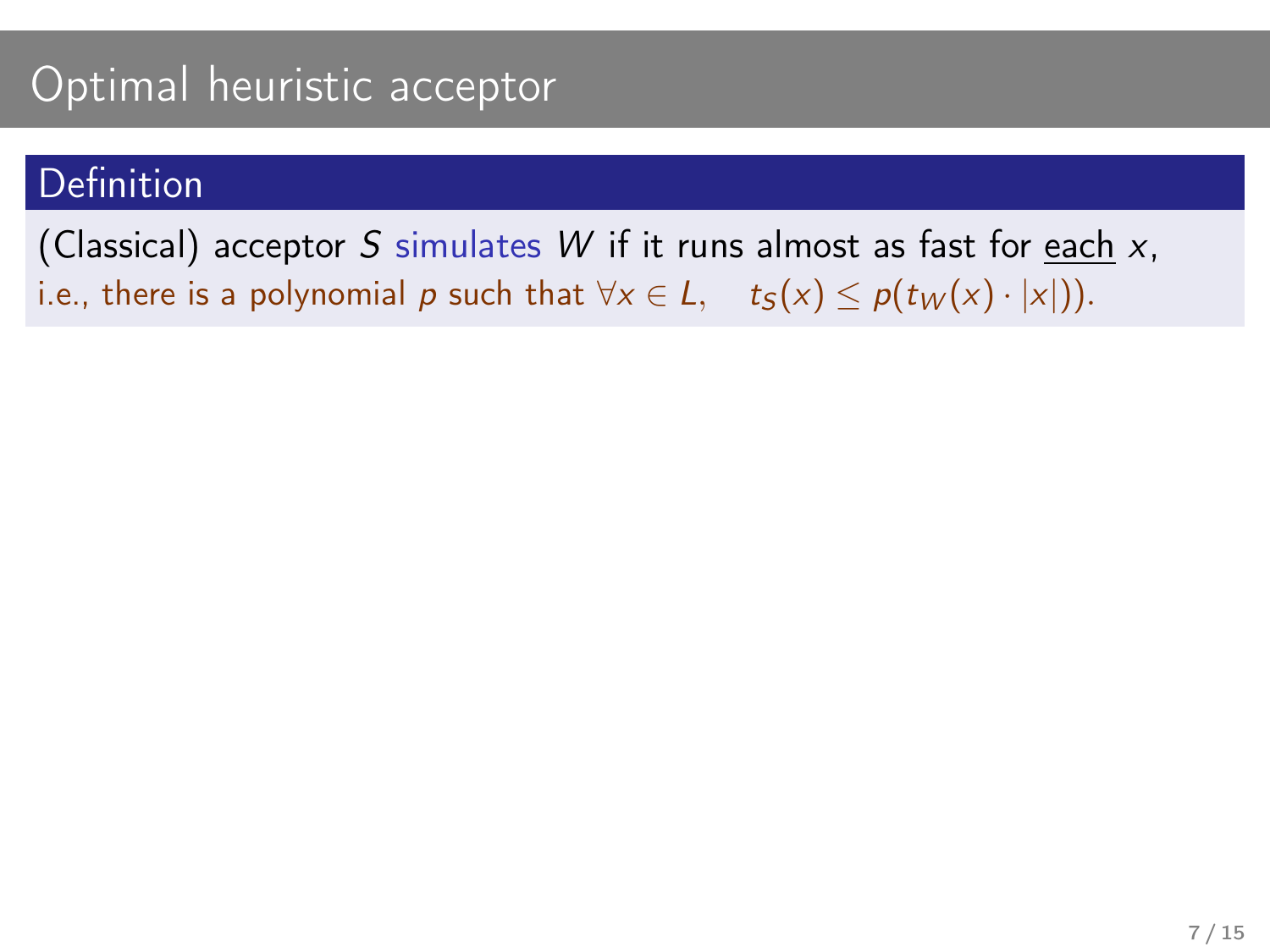#### Definition

#### Heuristic acceptor S simulates W if

it runs almost as fast for each x and  $\approx$ the same confidence.

i.e., there are polynomials p and q such that  $\forall x \in L$ ,  $\forall d \in \mathbb{N}$ ,

 $t_S(x,d) \leq \max_{d' \leq q(d \cdot |x|)} p(t_W(x,d') \cdot |x| \cdot d).$ 

**Idea:** Certify  $A_i$  by testing it on samples  $x \leftarrow D_n$ .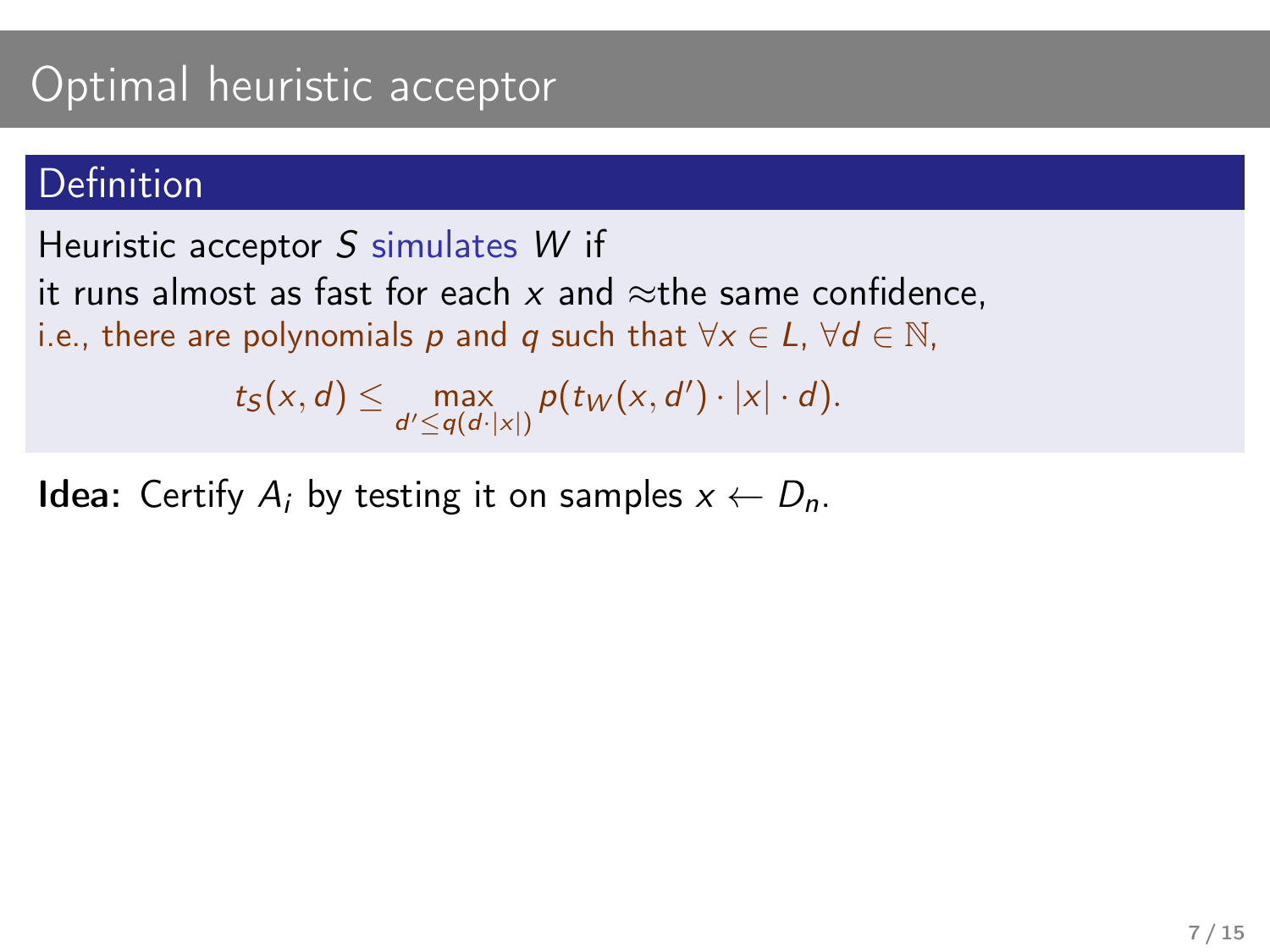#### Definition

Heuristic acceptor S simulates W if

it runs almost as fast for each  $x$  and  $\approx$ the same confidence,

i.e., there are polynomials p and q such that  $\forall x \in L$ ,  $\forall d \in \mathbb{N}$ ,

 $t_S(x,d) \leq \max_{d' \leq q(d \cdot |x|)} p(t_W(x,d') \cdot |x| \cdot d).$ 

**Idea:** Certify  $A_i$  by testing it on samples  $x \leftarrow D_n$ .

Optimal heuristic acceptor  $U(x, d)$ :

For each  $i \leq \log |x|$  in parallel: 1. Execute  $A_i(x, d')$ .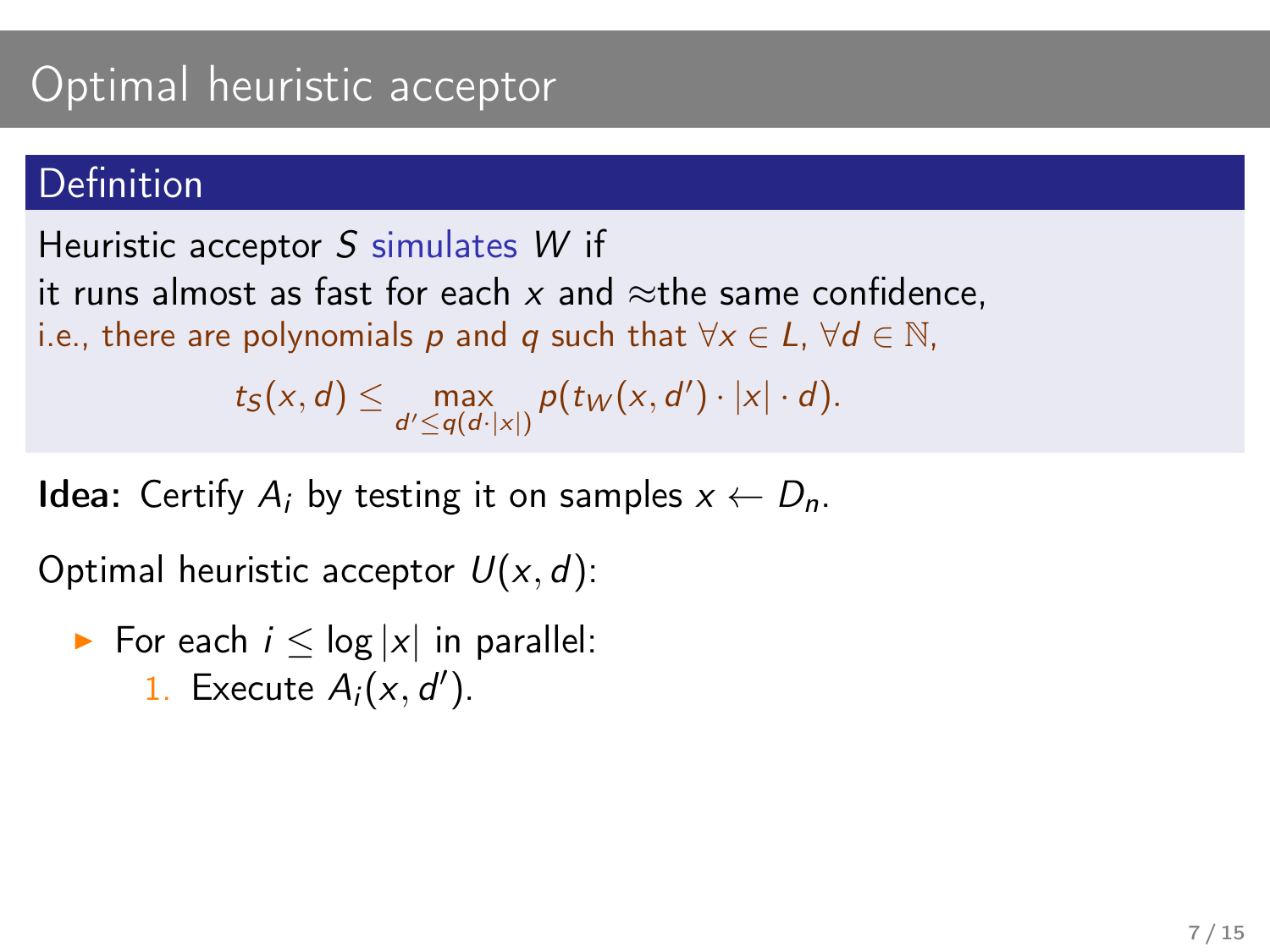#### Definition

Heuristic acceptor S simulates W if

it runs almost as fast for each x and  $\approx$ the same confidence.

i.e., there are polynomials p and q such that  $\forall x \in L$ ,  $\forall d \in \mathbb{N}$ ,

 $t_S(x, d) \leq \max_{d' \leq q(d \cdot |x|)} p(t_W(x, d') \cdot |x| \cdot d).$ 

**Idea:** Certify  $A_i$  by testing it on samples  $x \leftarrow D_n$ .

Optimal heuristic acceptor  $U(x, d)$ :

- For each  $i \leq \log |x|$  in parallel:
	- 1. Execute  $A_i(x, d')$ .
	- 2. If it accepts (in  $T_i$  steps), test its correctness:

let  $E_i = 0$  and execute k times:

$$
\begin{array}{l}\n\star \quad r \leftarrow D_{|x|}, \\
\star \quad \text{if } A_i(r, d') = 1 \text{ in } \mathcal{T}_i \text{ steps, then } E_i := E_i + 1;\n\end{array}
$$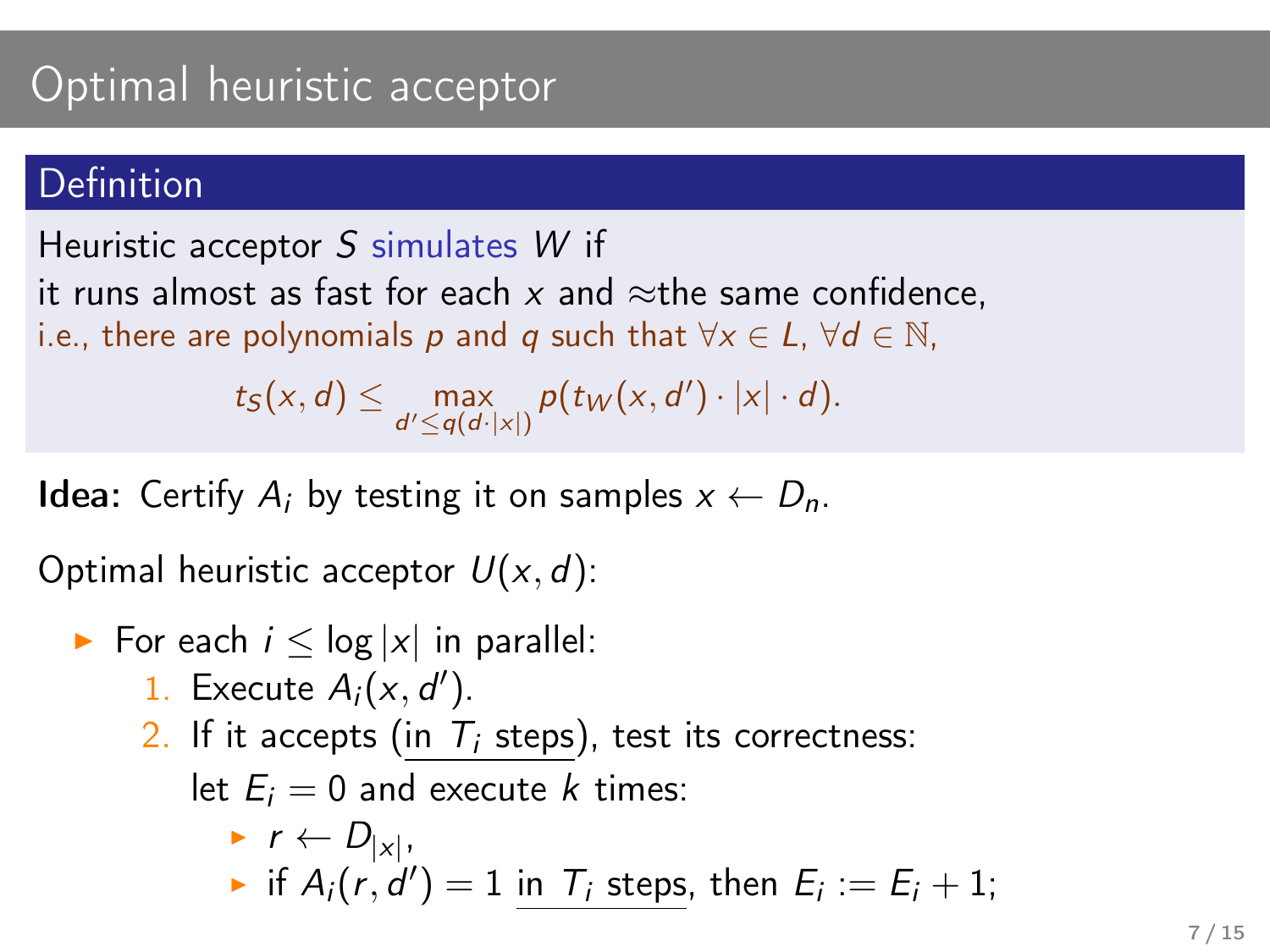#### Definition

Heuristic acceptor S simulates W if

it runs almost as fast for each x and  $\approx$ the same confidence.

i.e., there are polynomials p and q such that  $\forall x \in L$ ,  $\forall d \in \mathbb{N}$ ,

 $t_S(x, d) \leq \max_{d' \leq q(d \cdot |x|)} p(t_W(x, d') \cdot |x| \cdot d).$ 

**Idea:** Certify  $A_i$  by testing it on samples  $x \leftarrow D_n$ .

Optimal heuristic acceptor  $U(x, d)$ :

► For each 
$$
i \leq \log |x|
$$
 in parallel:

- 1. Execute  $A_i(x, d')$ .
- 2. If it accepts (in  $T_i$  steps), test its correctness:

let  $E_i = 0$  and execute k times:

\n- $$
r \leftarrow D_{|x|}
$$
,
\n- if  $A_i(r, d') = 1$  in  $T_i$  steps, then  $E_i := E_i + 1$ ;
\n- If  $E_i < \delta k$ , output "1".
\n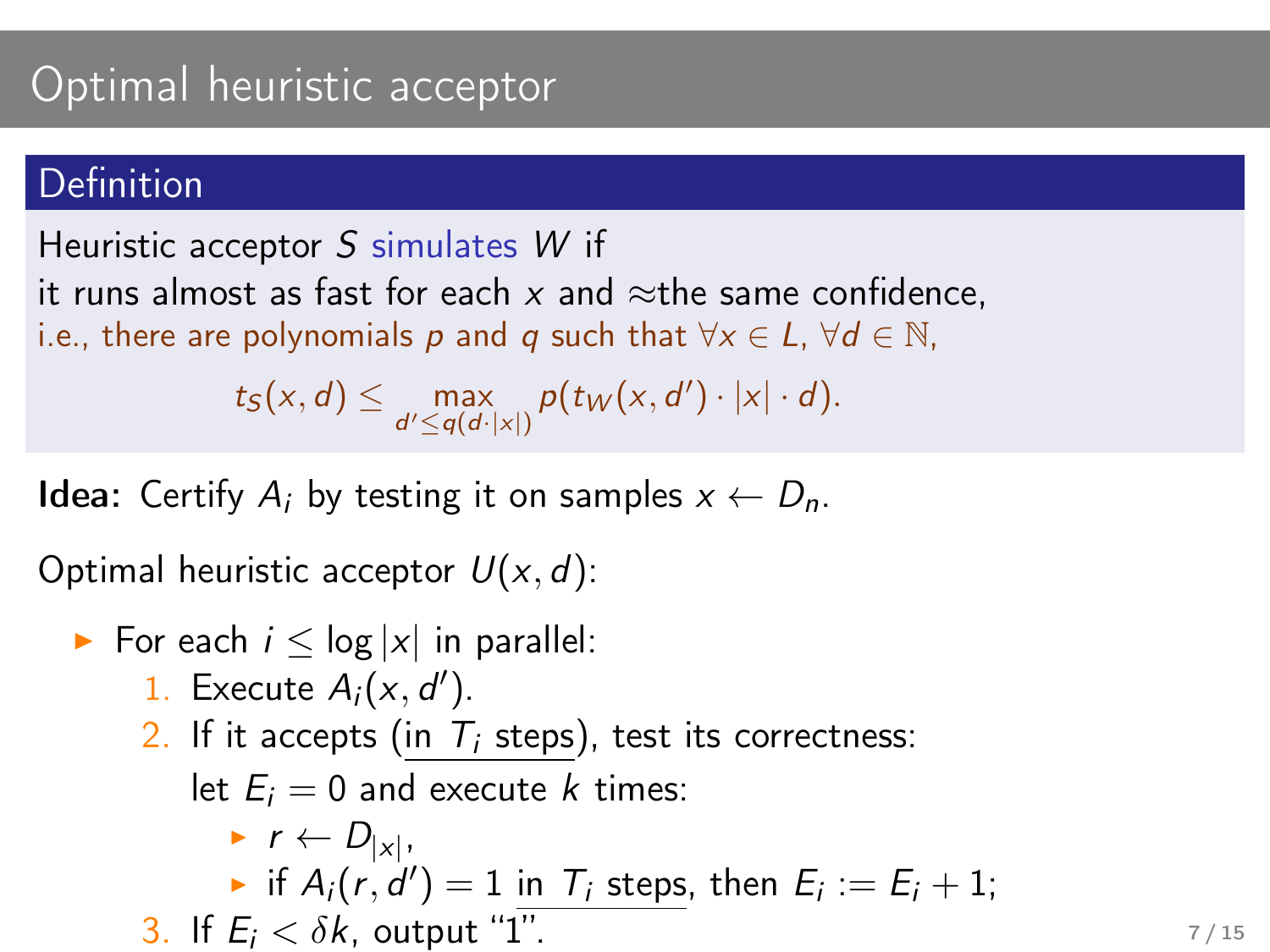#### **Definition**

Heuristic acceptor S simulates W if

it runs almost as fast for each x and  $\approx$ the same confidence.

i.e., there are polynomials p and q such that  $\forall x \in L$ ,  $\forall d \in \mathbb{N}$ ,

 $t_S(x, d) \leq \max_{d' \leq q(d \cdot |x|)} p(t_W(x, d') \cdot |x| \cdot d).$ 

Let  $d' = 4d|x|$ ,  $k = 2d^3|x|^3$ ,  $\delta = \frac{1}{2d|x|}$ .

Optimal heuristic acceptor  $U(x, d)$ :

- For each  $i \leq \log |x|$  in parallel:
	- 1. Execute  $A_i(x, d')$ .
	- 2. If it accepts (in  $T_i$  steps), test its correctness:

let  $E_i = 0$  and execute k times:

\n- $$
r \leftarrow D_{|x|}
$$
,
\n- if  $A_i(r, d') = 1$  in  $T_i$  steps, then  $E_i := E_i + 1$ ;
\n- If  $E_i < \delta k$ , output "1".
\n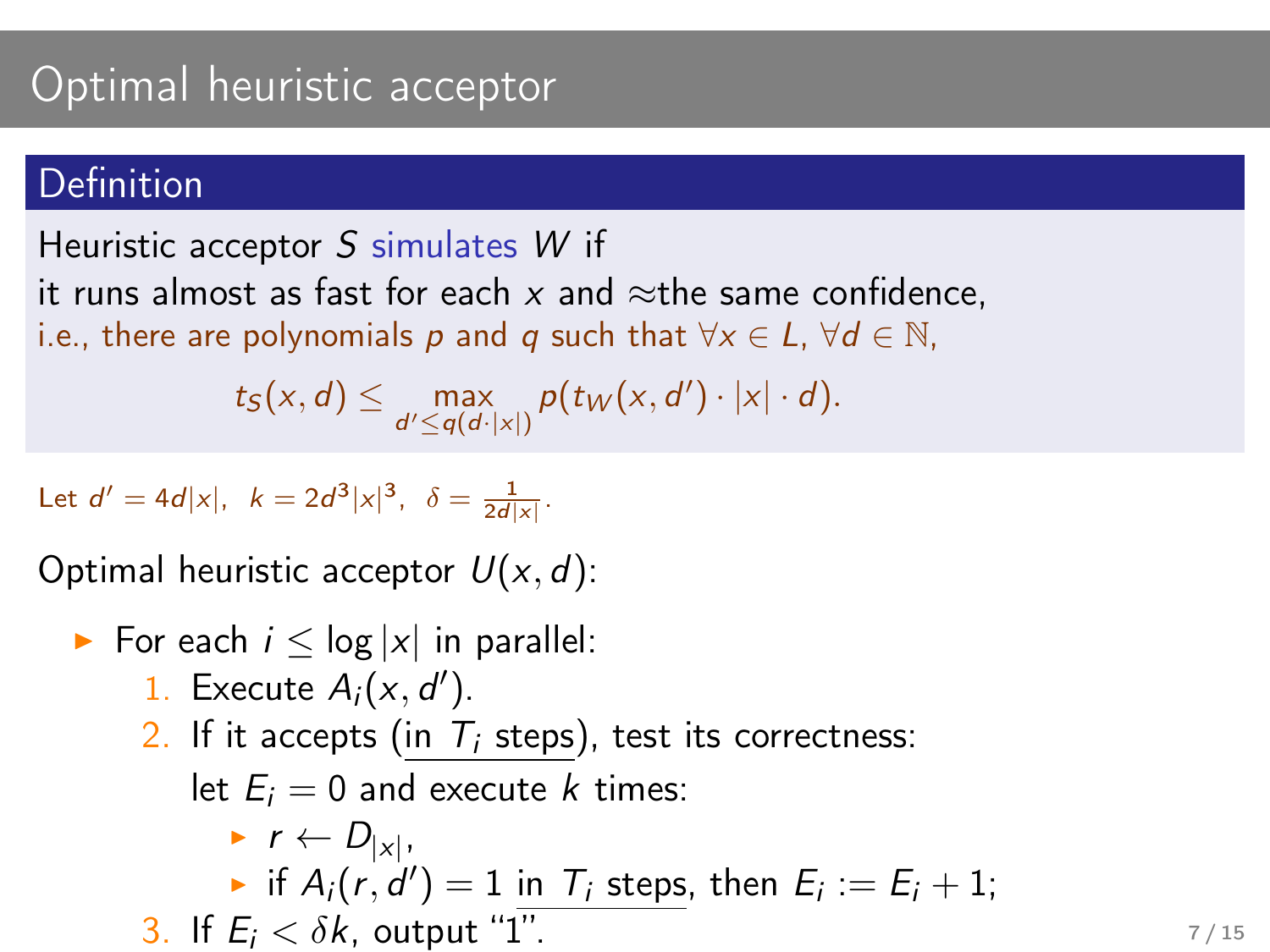# Heuristic proof systems

- $\blacktriangleright$  Probabilistic proof verification (with bounded error).
- $\blacktriangleright$  Small fraction  $1/d$  of false theorems (unbounded error).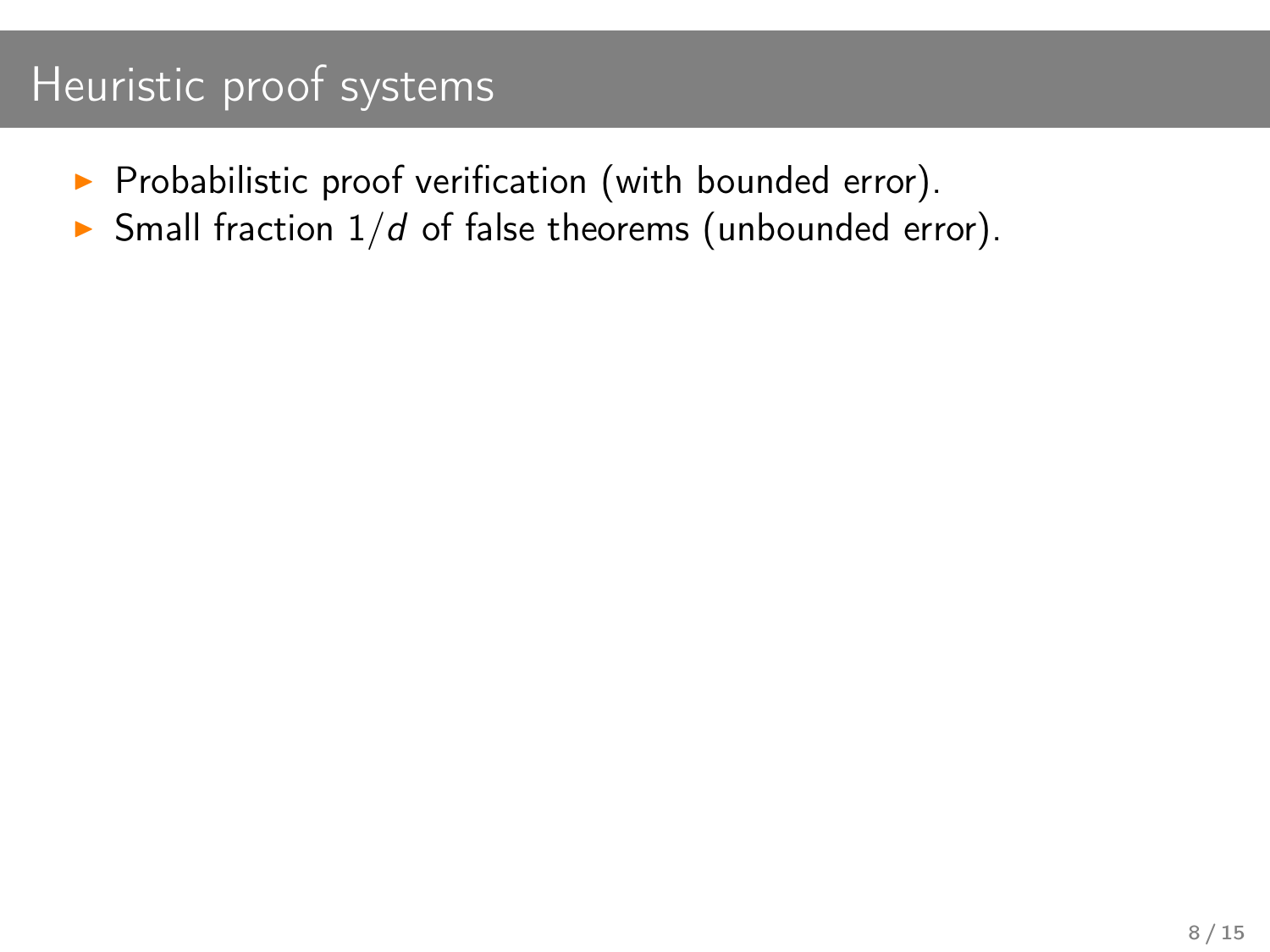## Heuristic proof systems

- $\triangleright$  Probabilistic proof verification (with bounded error).
- $\triangleright$  Small fraction  $1/d$  of false theorems (unbounded error).

#### Definition

Heuristic proof system for  $(D, L)$  is a polynomial-time Π such that (completeness) There is a proof accepted whp

(correctness) Most non-theorems don't have such proofs: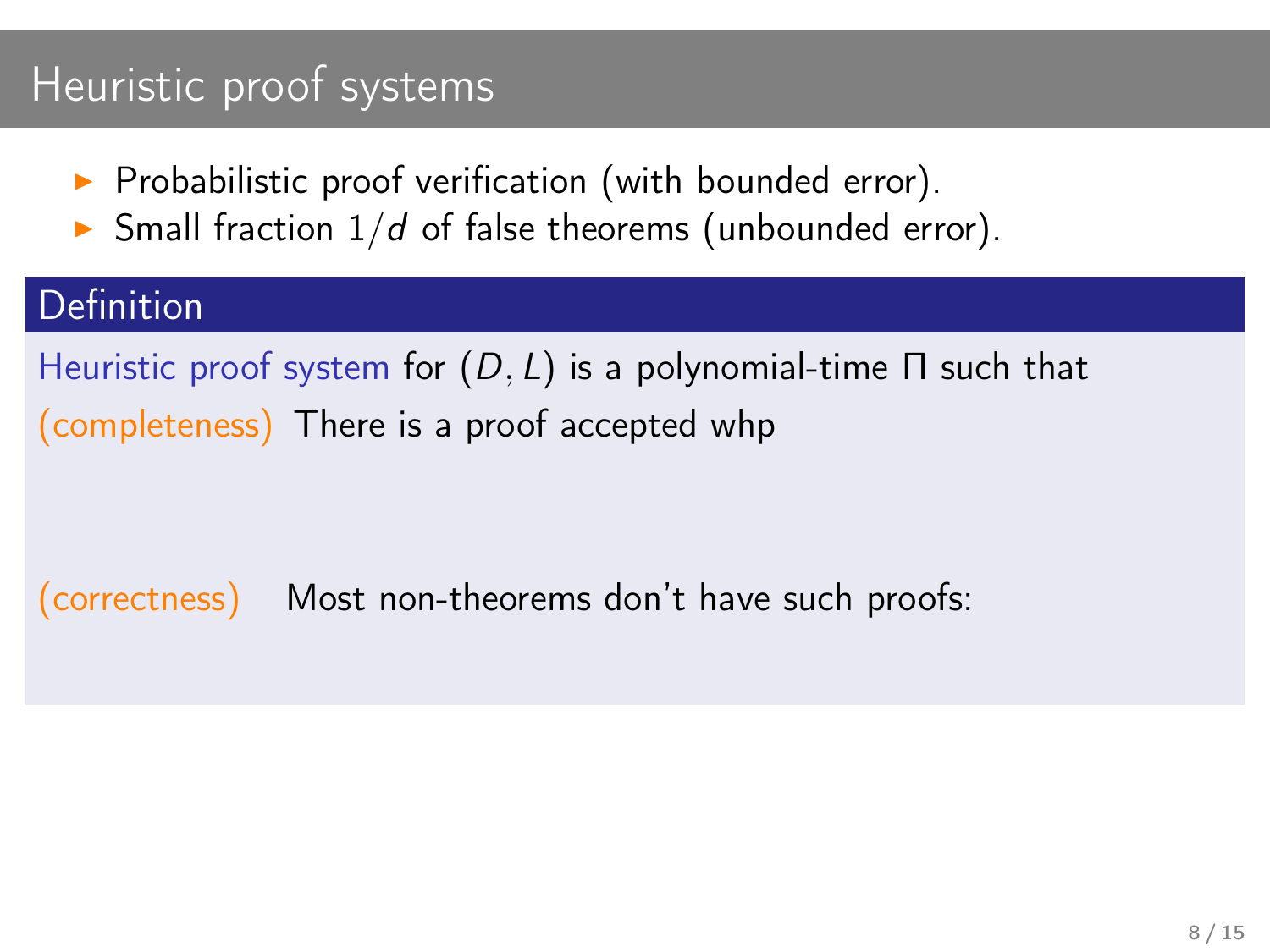## Heuristic proof systems

- $\blacktriangleright$  Probabilistic proof verification (with bounded error).
- $\triangleright$  Small fraction  $1/d$  of false theorems (unbounded error).

### Definition

Heuristic proof system for  $(D, L)$  is a polynomial-time Π such that (completeness) There is a proof accepted whp:  $\forall x \in L \ \forall d \in \mathbb{N} \ \exists w \ \ \Pr{\{\Pi(x, w, d) = 1\}} > \frac{1}{2}$  $\frac{1}{2}$ . (Such  $w$  is a  $\Pi$ -proof with confidence  $d$ .) (correctness) Most non-theorems don't have such proofs:  $Pr_{r \leftarrow D_n} {\exists w \{Pr\{\Pi(r, w, d) = 1\}} > \frac{1}{8}$  $\frac{1}{8}\}$  <  $\frac{1}{d}$  $\frac{1}{d}$ .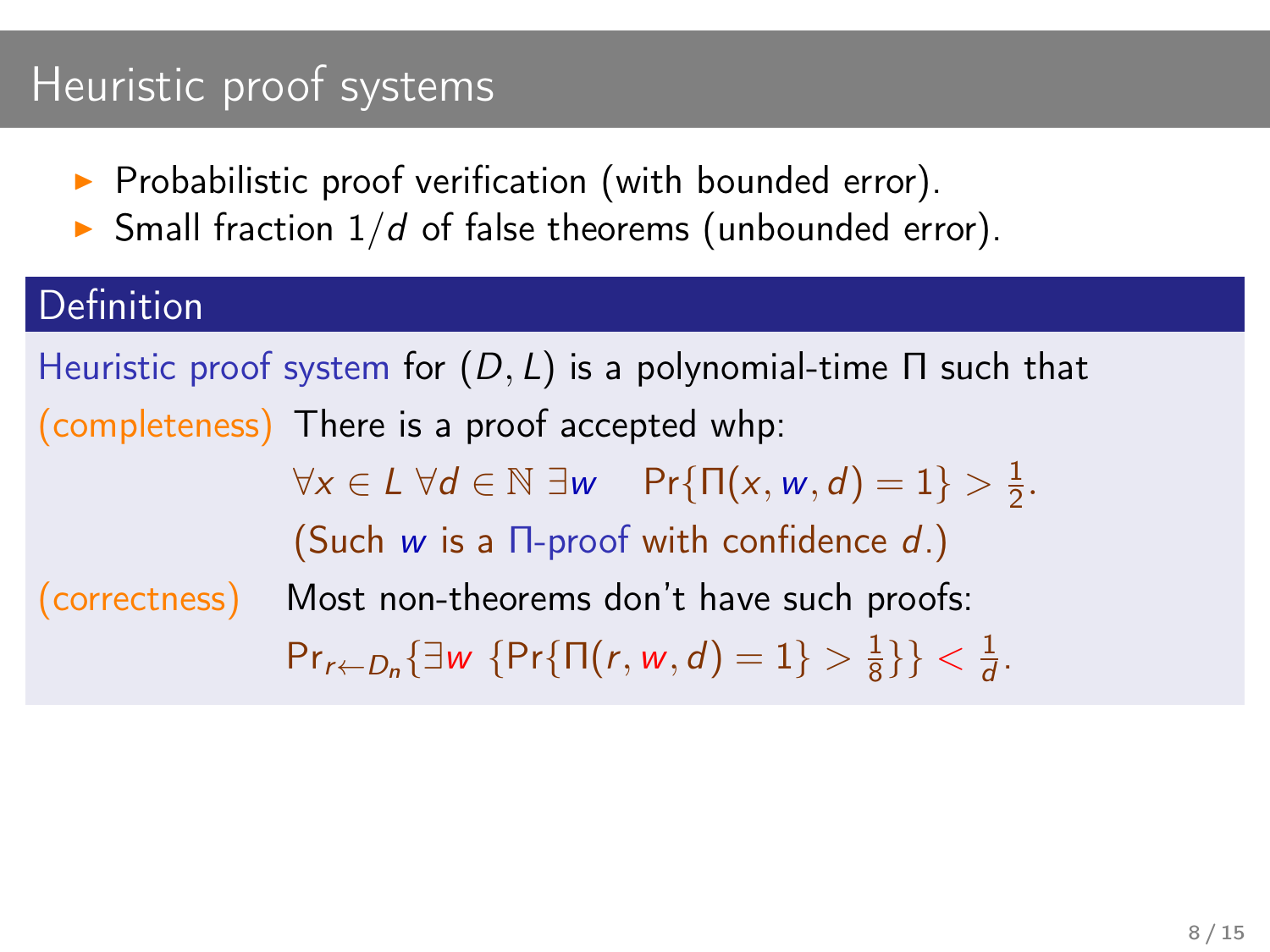- Assume  $L \in AM$ .
	- $(E.g., L = GNI, D$  samples random isomorphic graphs.)
- Consider a protocol  $(A, M)$  for L (w.l.o.g., with perfect completeness and exponentially small error):

$$
x \in L \implies \forall r \exists w \ A(x, w, r) = 1,
$$
  

$$
x \notin L \implies \Pr_{r} \{\exists w \ A(x, w, r) = 1\} < 2^{-|x|}.
$$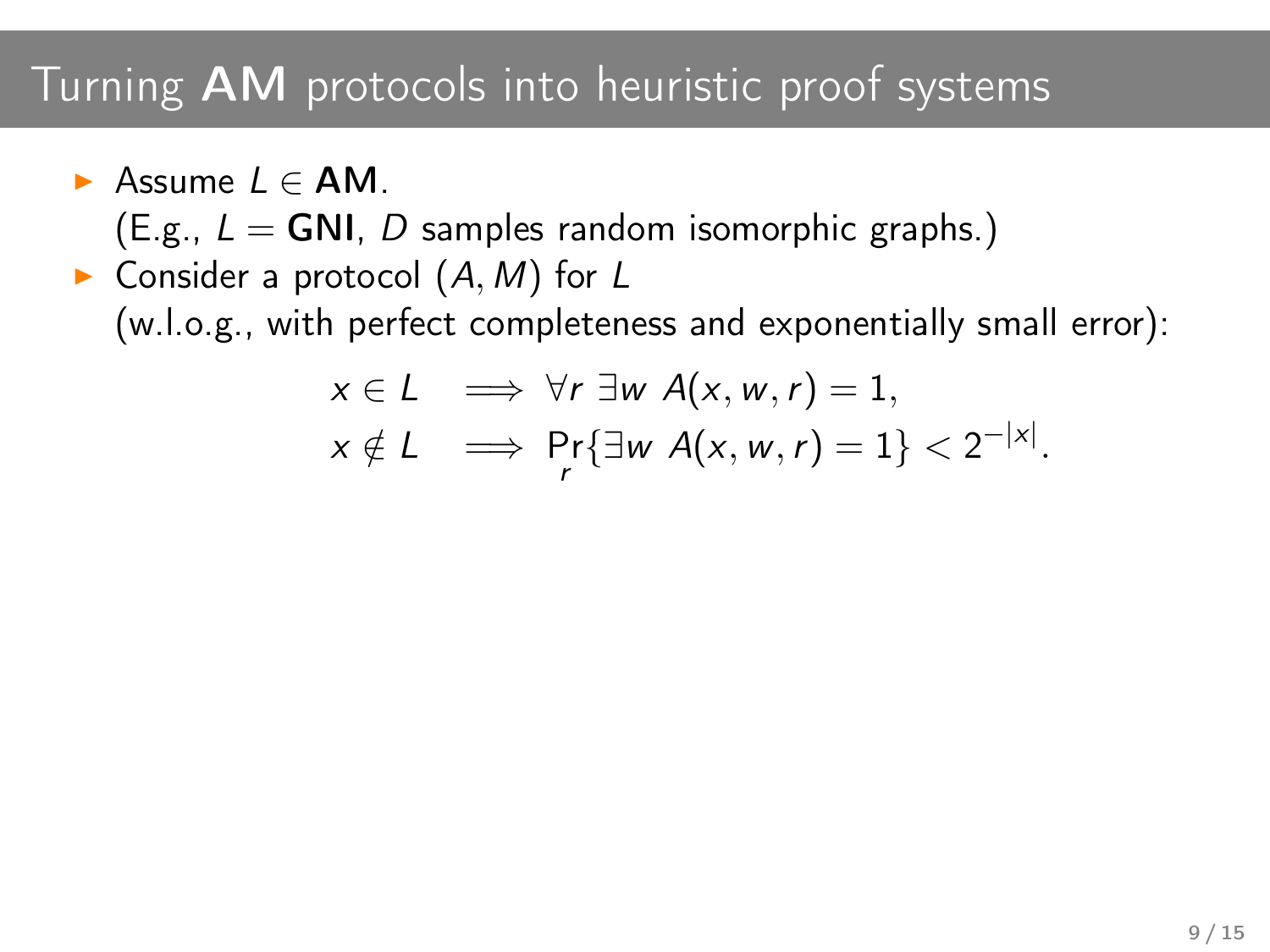- $\triangleright$  Assume  $L \in AM$ .
	- $(E.g., L = GNI, D$  samples random isomorphic graphs.)
- Consider a protocol  $(A, M)$  for L (w.l.o.g., with perfect completeness and exponentially small error):

$$
x \in L \implies \forall r \exists w \ A(x, w, r) = 1,
$$
  

$$
x \notin L \implies \Pr_{r} \{\exists w \ A(x, w, r) = 1\} < 2^{-|x|}.
$$

- ► Consider  $L' = \{(x, r) | x \in L\}$ , where the length of r is enough to make the public random choices.
- $\blacktriangleright$  Consider  $D' = D \times U$ , where  $D$  is any "original" distribution on  $\overline{L}$  and U is the uniform distribution.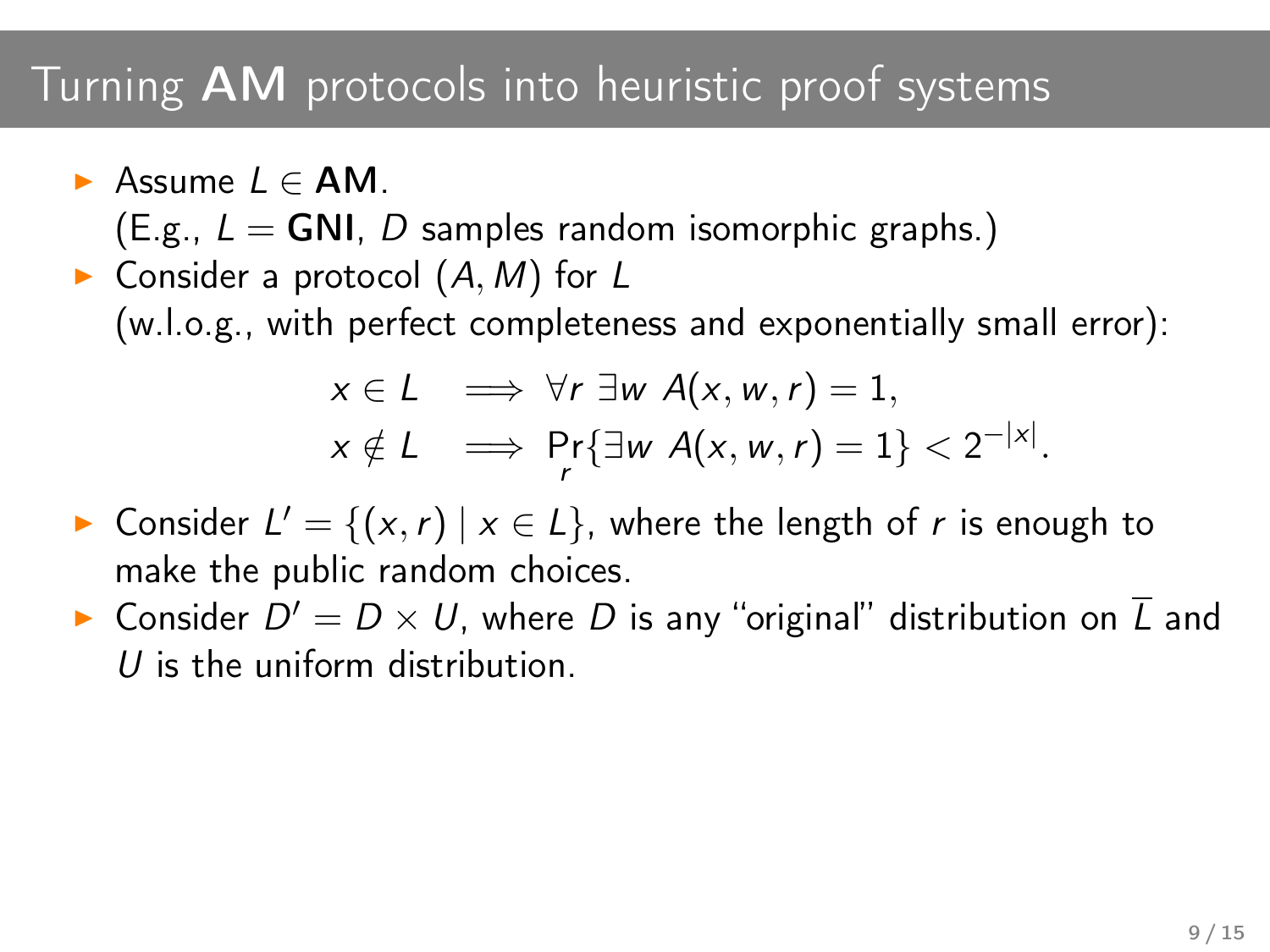- Assume  $L \in AM$ .
	- $(E.g., L = GNI, D$  samples random isomorphic graphs.)
- Consider a protocol  $(A, M)$  for L (w.l.o.g., with perfect completeness and exponentially small error):

$$
x \in L \implies \forall r \exists w \ A(x, w, r) = 1,
$$
  

$$
x \notin L \implies \Pr_{r} \{\exists w \ A(x, w, r) = 1\} < 2^{-|x|}.
$$

- ► Consider  $L' = \{(x, r) | x \in L\}$ , where the length of r is enough to make the public random choices.
- $\blacktriangleright$  Consider  $D' = D \times U$ , where  $D$  is any "original" distribution on  $\overline{L}$  and U is the uniform distribution.

### Theorem (Itsykson, Sokolov)

. . .

(1)  $(L', D')$  has a polynomially bounded heuristic p.s.

Proof: Simulate A (first round) using  $r$ .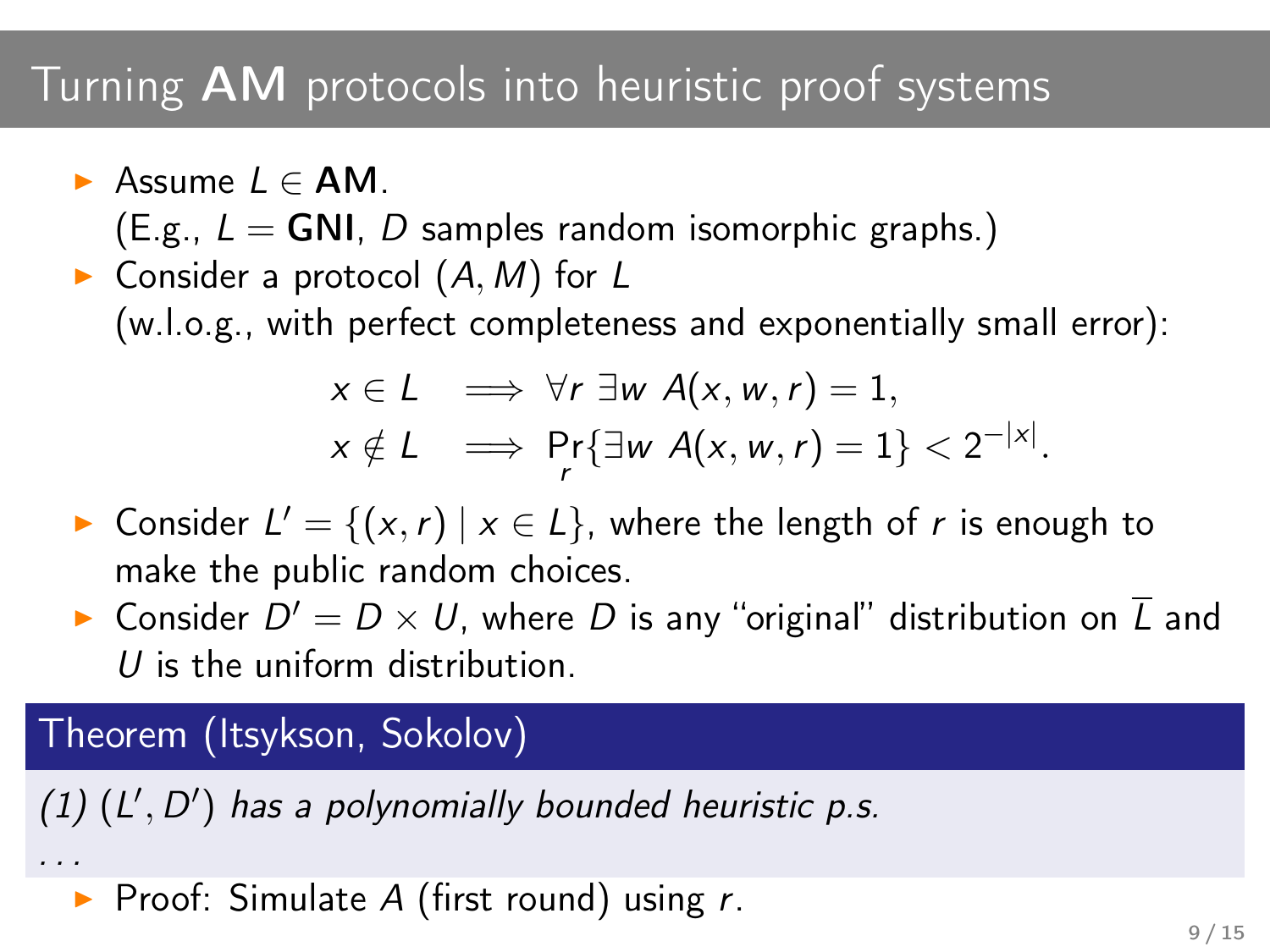- ► Consider  $L' = \{(x, r) \mid x \in L\}$ , where the length of r is enough to make the public random choices.
- $\blacktriangleright$  Consider  $D' = D \times U$ , where  $D$  is any "original" distribution on  $\overline{L}$  and  $U$  is the uniform distribution.

Question: Is there a classical polynomially bounded proof system for L'? Answer:

Theorem (Itsykson, Sokolov)

 $(1)$   $(L', D')$  has a polynomially bounded heuristic p.s.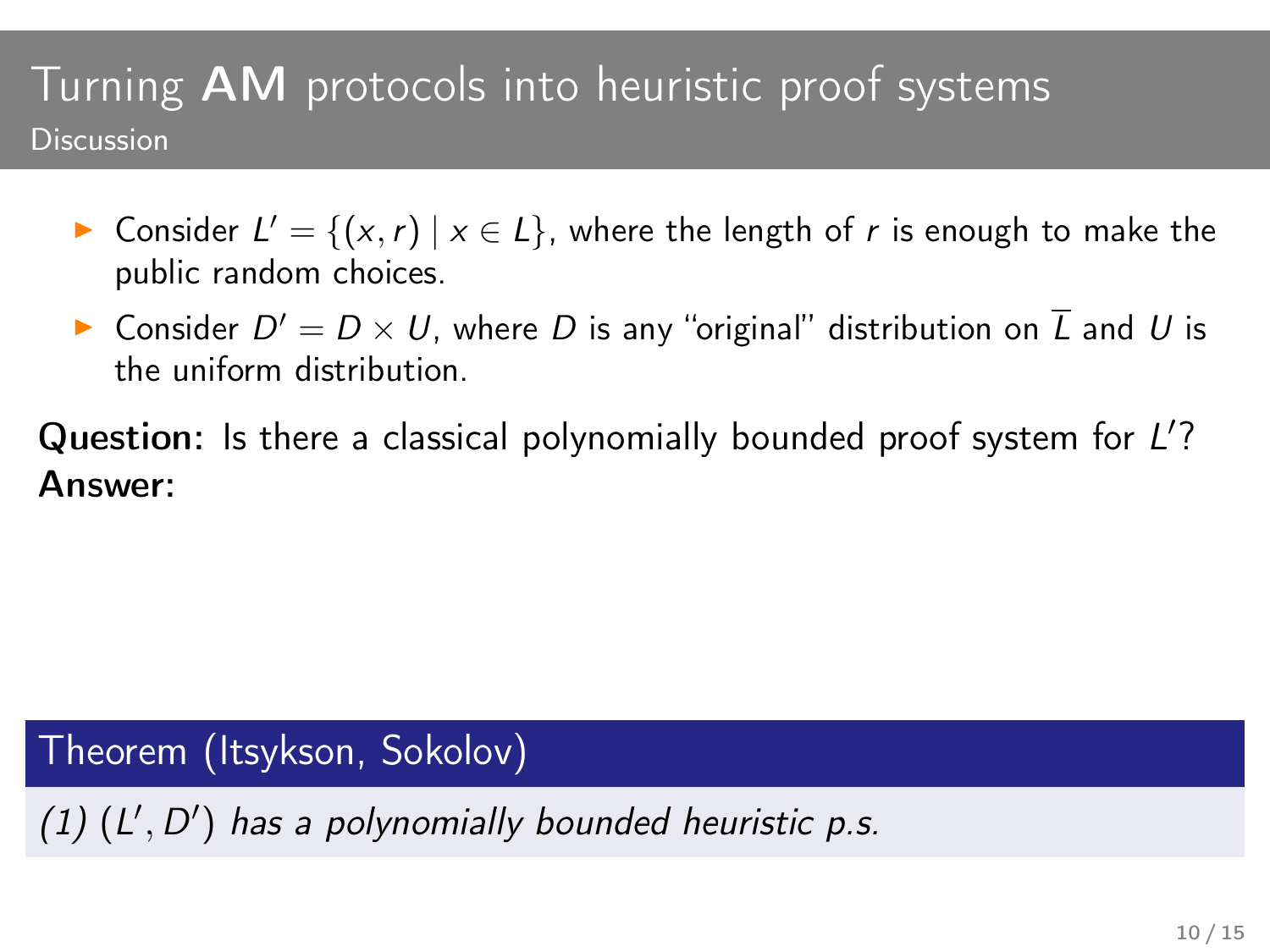- ► Consider  $L' = \{(x, r) \mid x \in L\}$ , where the length of r is enough to make the public random choices.
- $\blacktriangleright$  Consider  $D' = D \times U$ , where  $D$  is any "original" distribution on  $\overline{L}$  and  $U$  is the uniform distribution.

Question: Is there a classical polynomially bounded proof system for L'? Answer: We don't know.

Theorem (Itsykson, Sokolov)

 $(1)$   $(L', D')$  has a polynomially bounded heuristic p.s.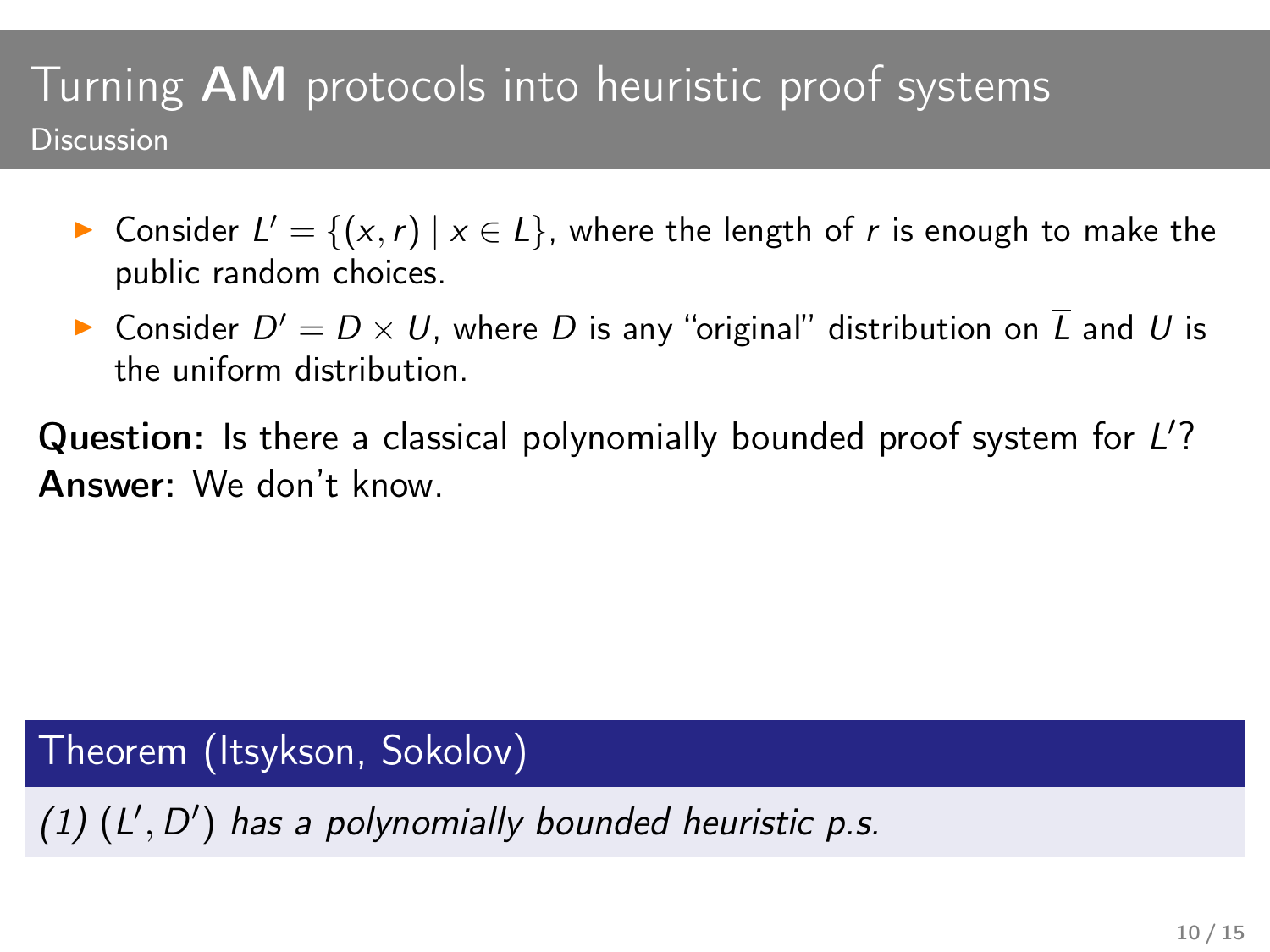- ► Consider  $L' = \{(x, r) \mid x \in L\}$ , where the length of r is enough to make the public random choices.
- $\blacktriangleright$  Consider  $D' = D \times U$ , where  $D$  is any "original" distribution on  $\overline{L}$  and  $U$  is the uniform distribution.

Question: Is there a classical polynomially bounded proof system for L'? Answer: We don't know. Implies  $L \in \mathbb{NP}$ .

Theorem (Itsykson, Sokolov)

 $(1)$   $(L', D')$  has a polynomially bounded heuristic p.s. (2) if  $L' \in \mathbb{NP}$ , then  $L \in \mathbb{NP}$ .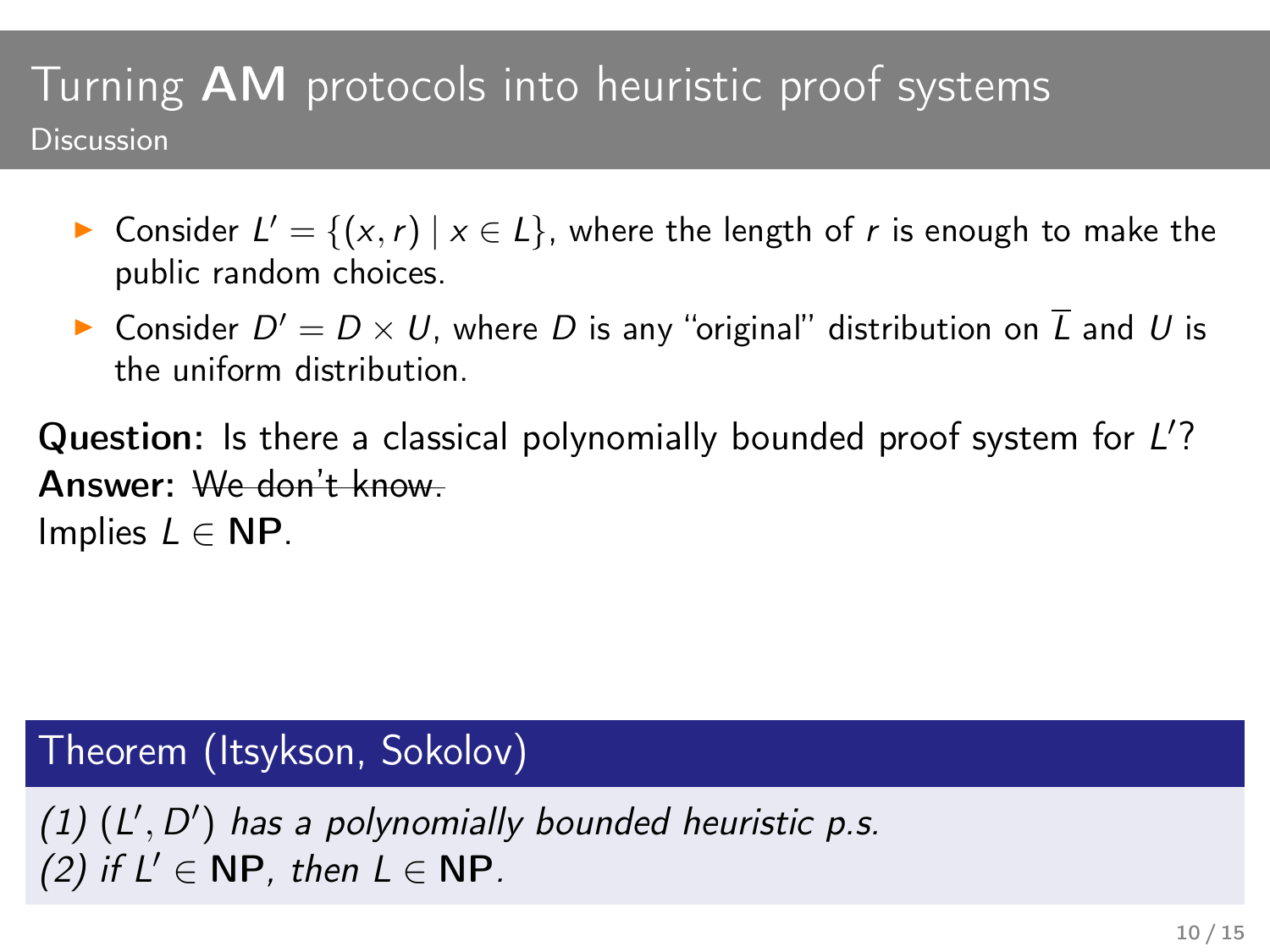- ► Consider  $L' = \{(x, r) \mid x \in L\}$ , where the length of r is enough to make the public random choices.
- $\blacktriangleright$  Consider  $D' = D \times U$ , where  $D$  is any "original" distribution on  $\overline{L}$  and  $U$  is the uniform distribution.

Question: Is there a classical polynomially bounded proof system for L'? Answer: We don't know.

Implies  $L \in \mathbb{NP}$ .

Question: Is there a heuristic algorithm for  $(L', D')$ ? Answer:

#### Theorem (Itsykson, Sokolov)

 $(1)$   $(L', D')$  has a polynomially bounded heuristic p.s. (2) if  $L' \in \mathbb{NP}$ , then  $L \in \mathbb{NP}$ .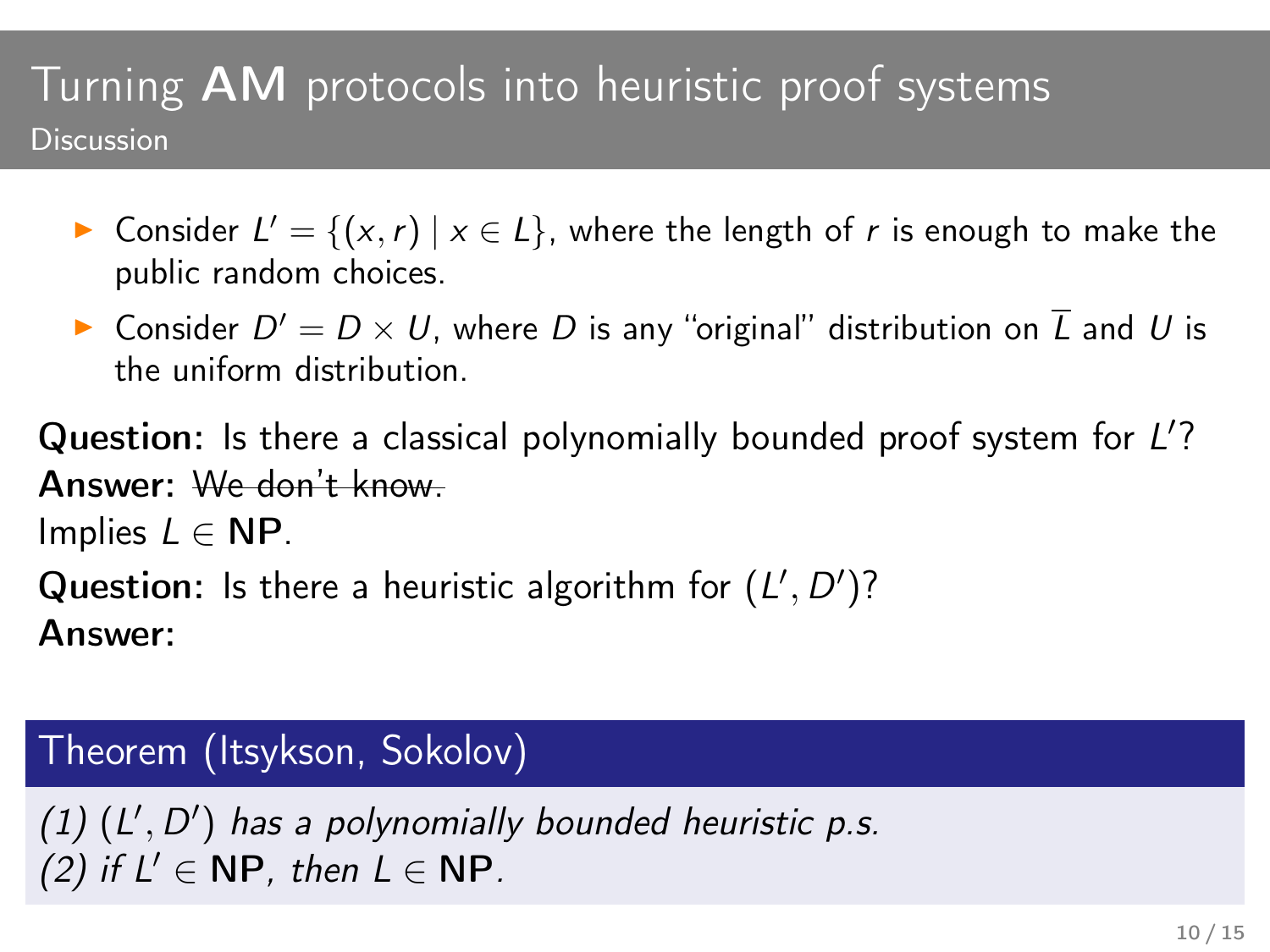- ► Consider  $L' = \{(x, r) \mid x \in L\}$ , where the length of r is enough to make the public random choices.
- $\blacktriangleright$  Consider  $D' = D \times U$ , where  $D$  is any "original" distribution on  $\overline{L}$  and  $U$  is the uniform distribution.

Question: Is there a classical polynomially bounded proof system for L'? Answer: We don't know. Implies  $L \in \mathbb{NP}$ .

Question: Is there a heuristic algorithm for  $(L', D')$ ? Answer: We don't know.

#### Theorem (Itsykson, Sokolov)

 $(1)$   $(L', D')$  has a polynomially bounded heuristic p.s. (2) if  $L' \in \mathbb{NP}$ , then  $L \in \mathbb{NP}$ .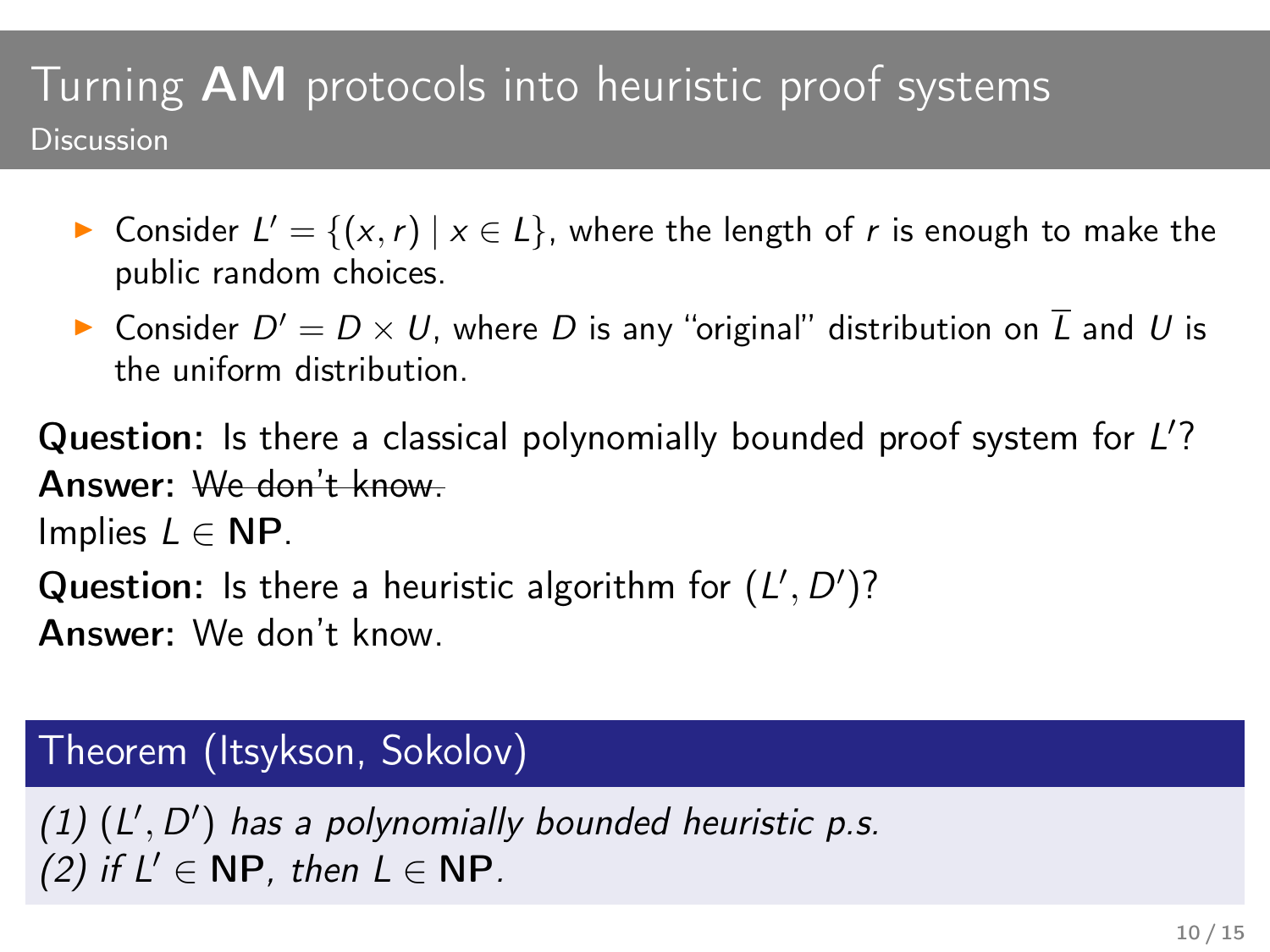- ► Consider  $L' = \{(x, r) \mid x \in L\}$ , where the length of r is enough to make the public random choices.
- $\blacktriangleright$  Consider  $D' = D \times U$ , where  $D$  is any "original" distribution on  $\overline{L}$  and  $U$  is the uniform distribution.

Question: Is there a classical polynomially bounded proof system for L'? Answer: We don't know.

Implies  $L \in \mathbb{NP}$ .

Question: Is there a heuristic algorithm for  $(L', D')$ ?

Answer: We don't know.

Implies randomized heuristic algorithm for  $(L, D)$ .

### Theorem (Itsykson, Sokolov)

 $(1)$   $(L', D')$  has a polynomially bounded heuristic p.s. (2) if  $L' \in \mathbb{NP}$ , then  $L \in \mathbb{NP}$ . (3) if  $(L', D')$  has polynomial-time heuristic acceptor, then  $(L, D)$  does.  $_{10/15}$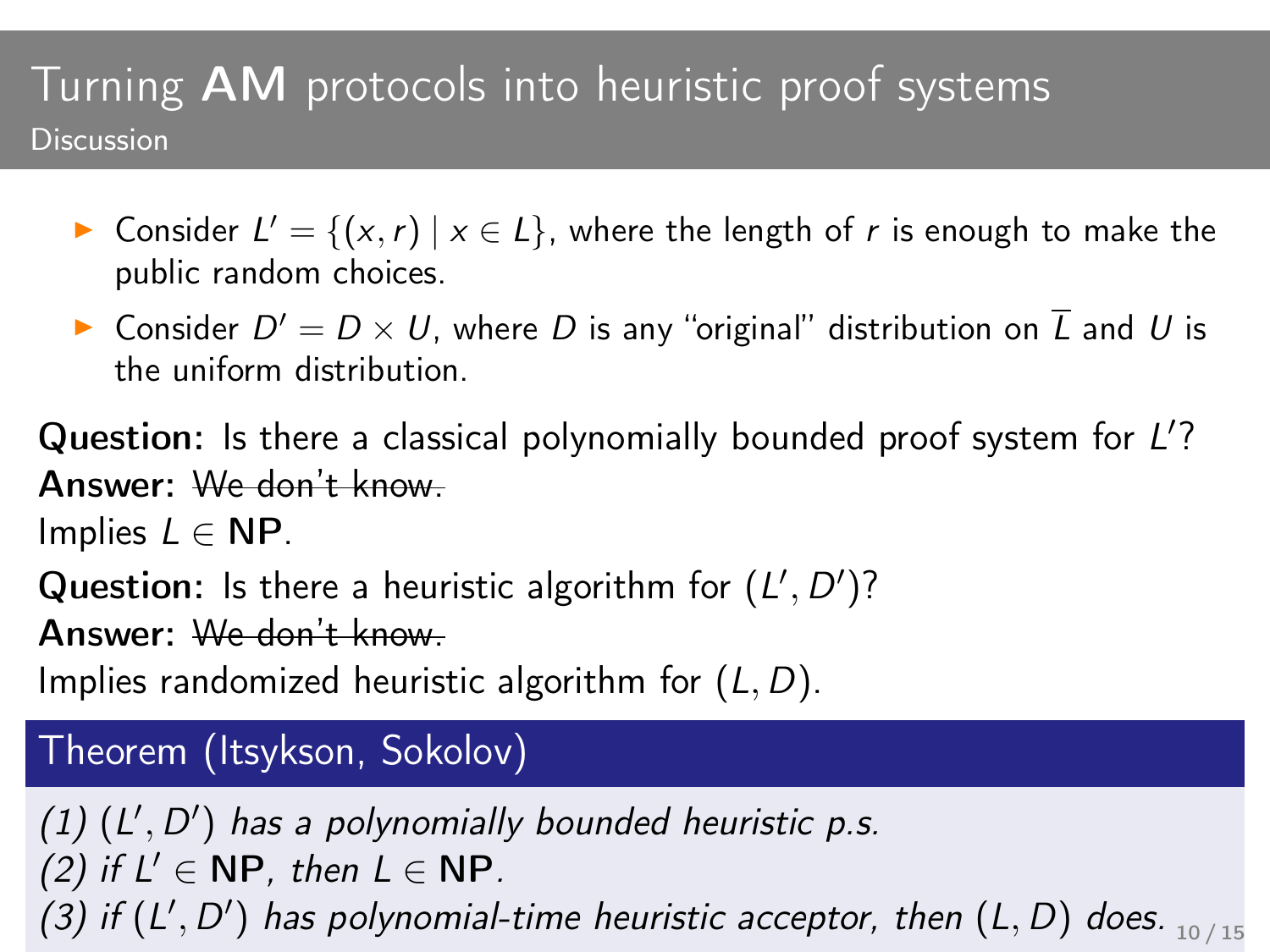- ► Consider  $L' = \{(x, r) \mid x \in L\}$ , where the length of r is enough to make the public random choices.
- $\blacktriangleright$  Consider  $D' = D \times U$ , where  $D$  is any "original" distribution on  $\overline{L}$  and  $U$  is the uniform distribution.

Question: Is there a classical polynomially bounded proof system for L'? Answer: We don't know.

Implies  $L \in \mathbb{NP}$ .

Question: Is there a heuristic algorithm for  $(L', D')$ ?

Answer: We don't know.

Implies randomized heuristic algorithm for  $(L, D)$ .

### Theorem (Itsykson, Sokolov)

 $(1)$   $(L', D')$  has a polynomially bounded heuristic p.s. (2) if  $\forall L \ L' \in \mathsf{NP}$ , then  $\mathsf{NP} = \mathsf{co} \text{-}\mathsf{NP}$ . (3) if  $\forall L, D$  (L', D') has poly-time h.acc., then (NP,  $\mathrm{PSamp}$ ) does.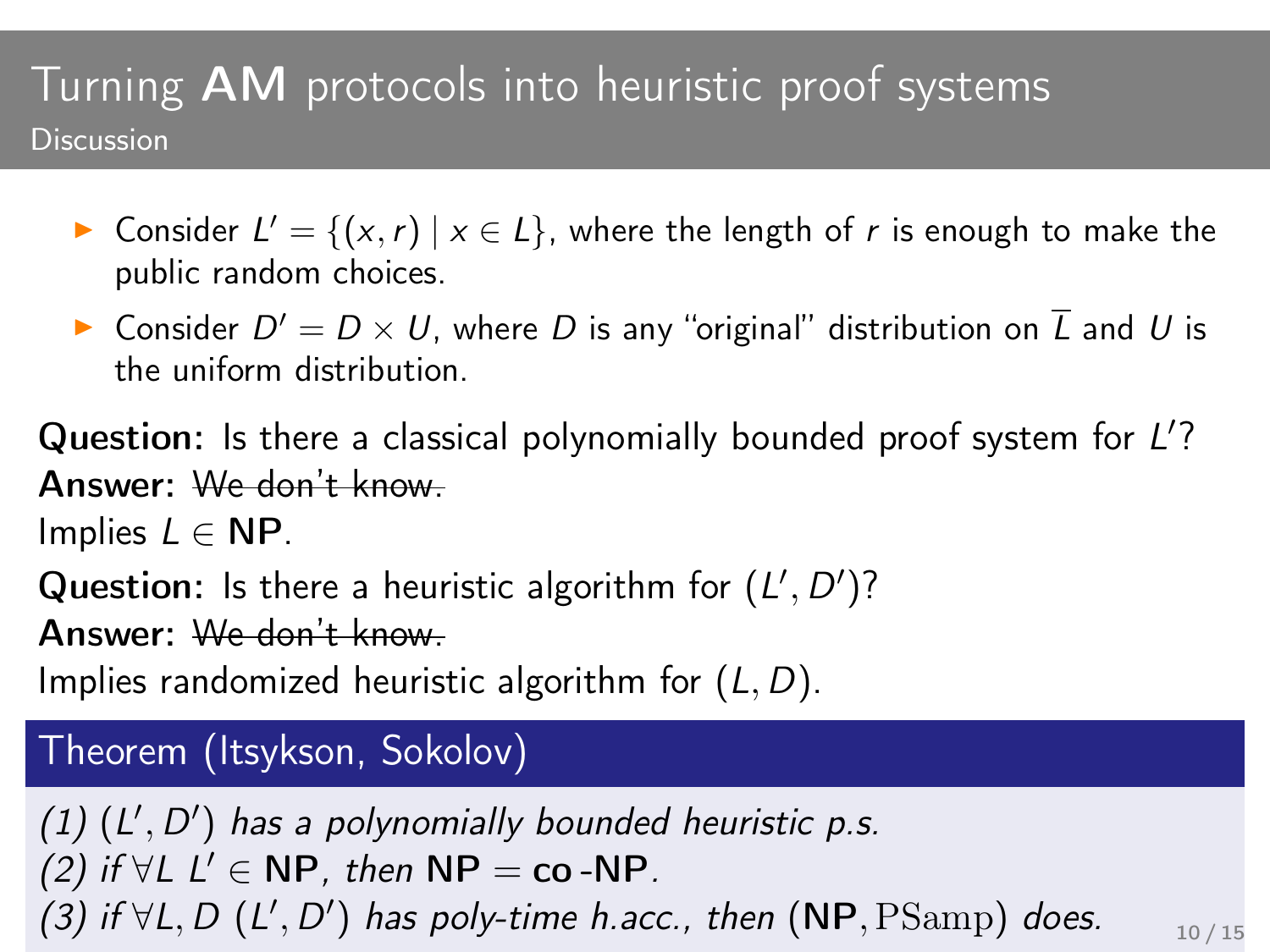### Optimal proof systems Classical case

 $\triangleright$  A proof system  $\Sigma$  simulates a proof system Ω iff  $\Sigma$ -proofs are at most as long as  $\Omega$ -proofs (up to a polynomial *p*):

 $\forall F \in L$  |shortest  $\Sigma$ -proof of  $F \leq p$ (|shortest  $\Omega$ -proof of  $F$ |, | $F$ |).

- $\triangleright$  *p*-simulation is a constructive version: For any w-size Ω-proof, one can compute a  $p(w)$ -size Σ-proof in polynomial time.
- $\triangleright$  (p-)optimal proof system (p-)simulates any other proof system.
- Does it exist?..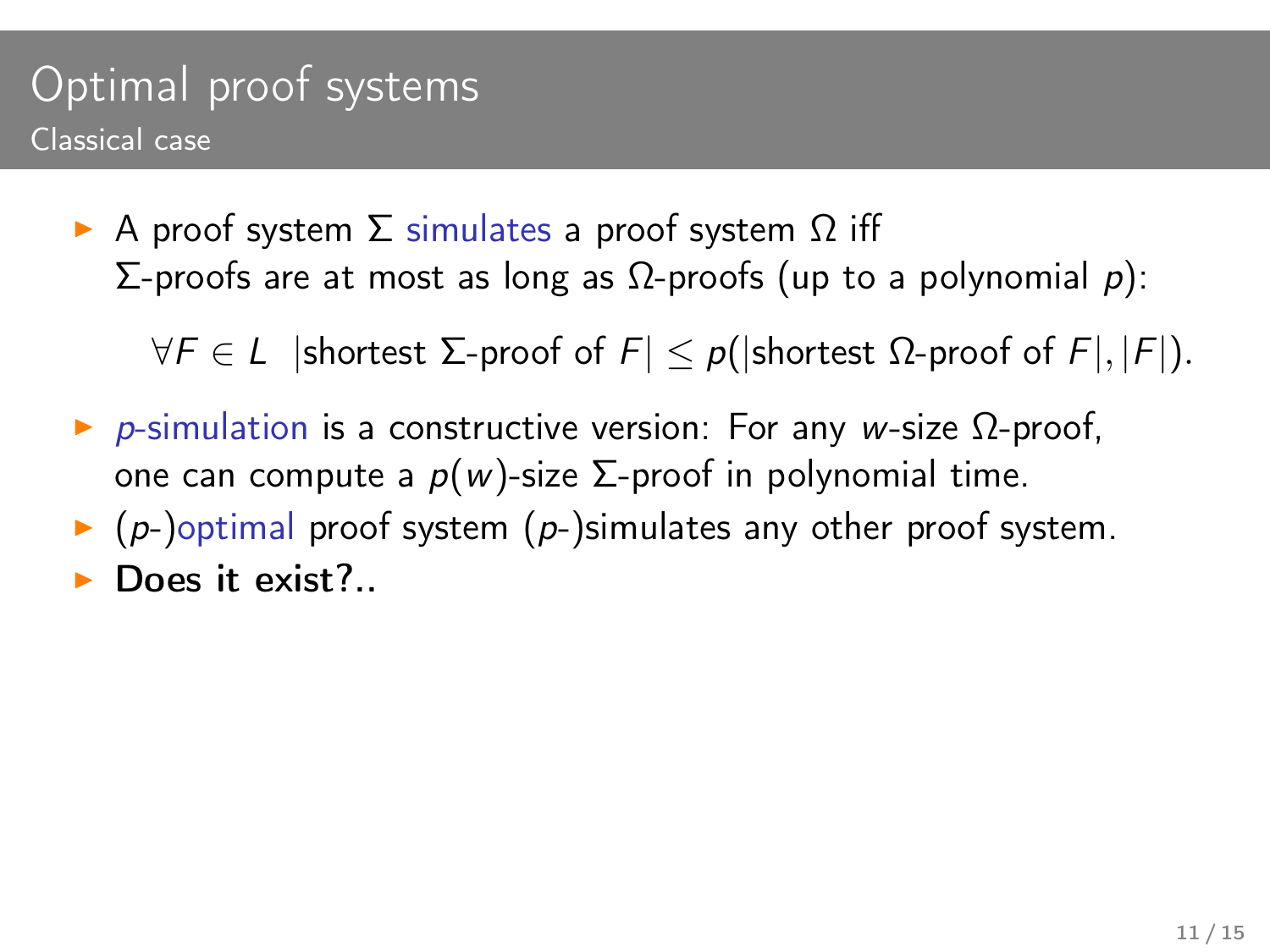### Optimal proof systems Classical case

 $\triangleright$  A proof system Σ simulates a proof system Ω iff  $\Sigma$ -proofs are at most as long as  $\Omega$ -proofs (up to a polynomial *p*):

 $\forall F \in L$  |shortest  $\Sigma$ -proof of  $F \leq p$ (|shortest  $\Omega$ -proof of  $F$ |, | $F$ |).

- $\triangleright$  p-simulation is a constructive version: For any w-size  $\Omega$ -proof, one can compute a  $p(w)$ -size Σ-proof in polynomial time.
- $\triangleright$  (p-)optimal proof system (p-)simulates any other proof system.
- $\blacktriangleright$  Does it exist?..

#### Theorem

 $\exists$  p-optimal proof system  $\iff \exists$  optimal acceptor. For **TAUT**: [Krajícek, Pudlák]. For paddable languages: [Messner]. For co-NP-complete languages: [Chen, Flüm, Müller].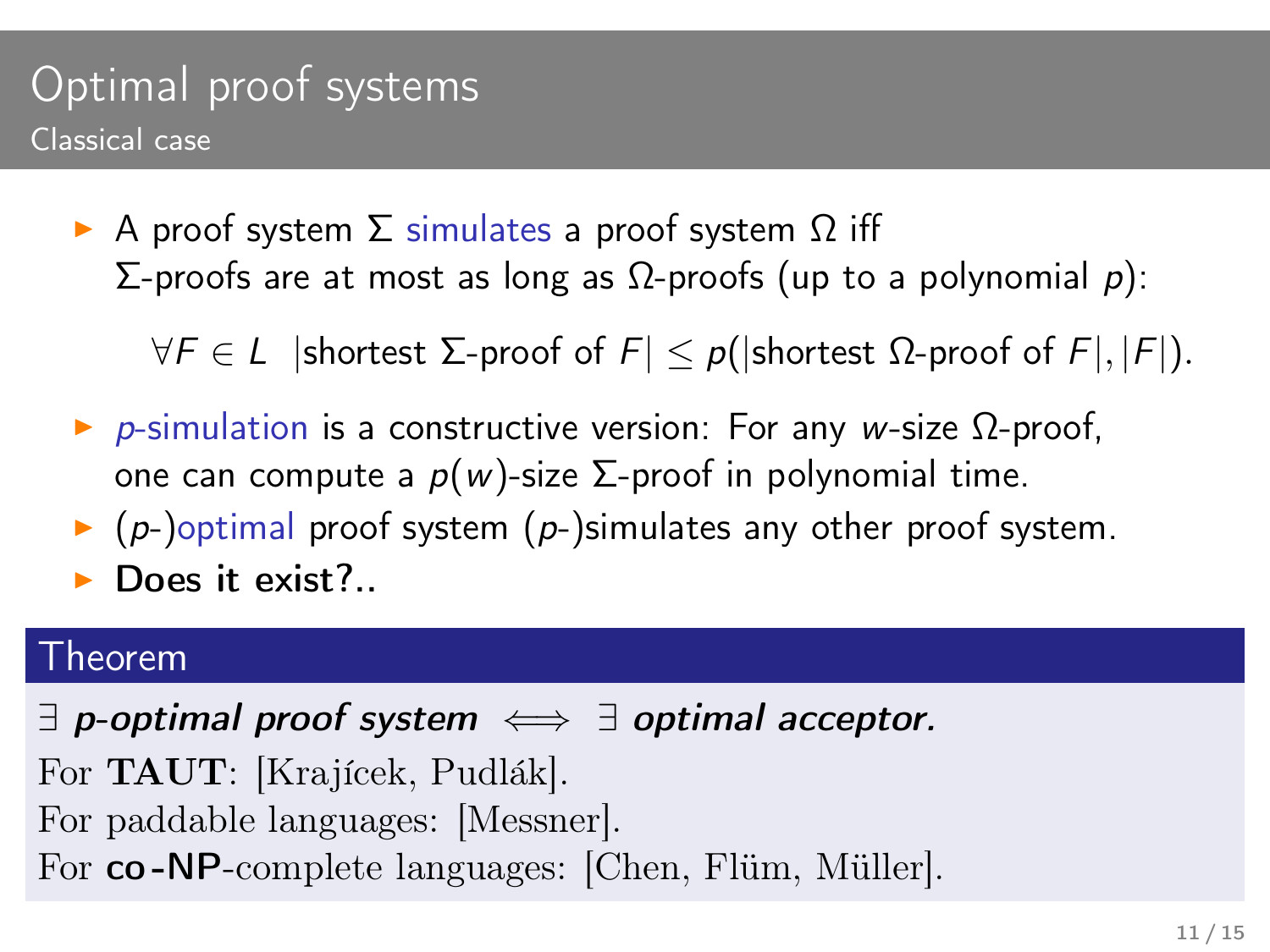#### Definition

L is paddable if there is an injective non-length-decreasing polynomial-time padding function  $\text{pad}_L \colon \{0,1\}^* \times \{0,1\}^* \to \{0,1\}^*$  that is polynomial-time invertible on its image and such that  $\forall x, w \ (x \in L \iff \text{pad}_{L}(x, w) \in L).$ 

Optimal proof [Messner, 99]:

- A proof  $\pi$  of x in some system  $\Pi$ ;
- $\blacktriangleright$  padding.

Verification:

- **•** run optimal acceptor on  $\text{pad}_L(x, \pi)$ ;
- **If** for a correct proof  $\pi$ , it accepts in a polynomial time because for a correct system Π, the set  $\{pad_{L}(x, \pi) | x \in L, \Pi(x, \pi) = 1\} \subseteq L$  can be accepted in a polynomial time.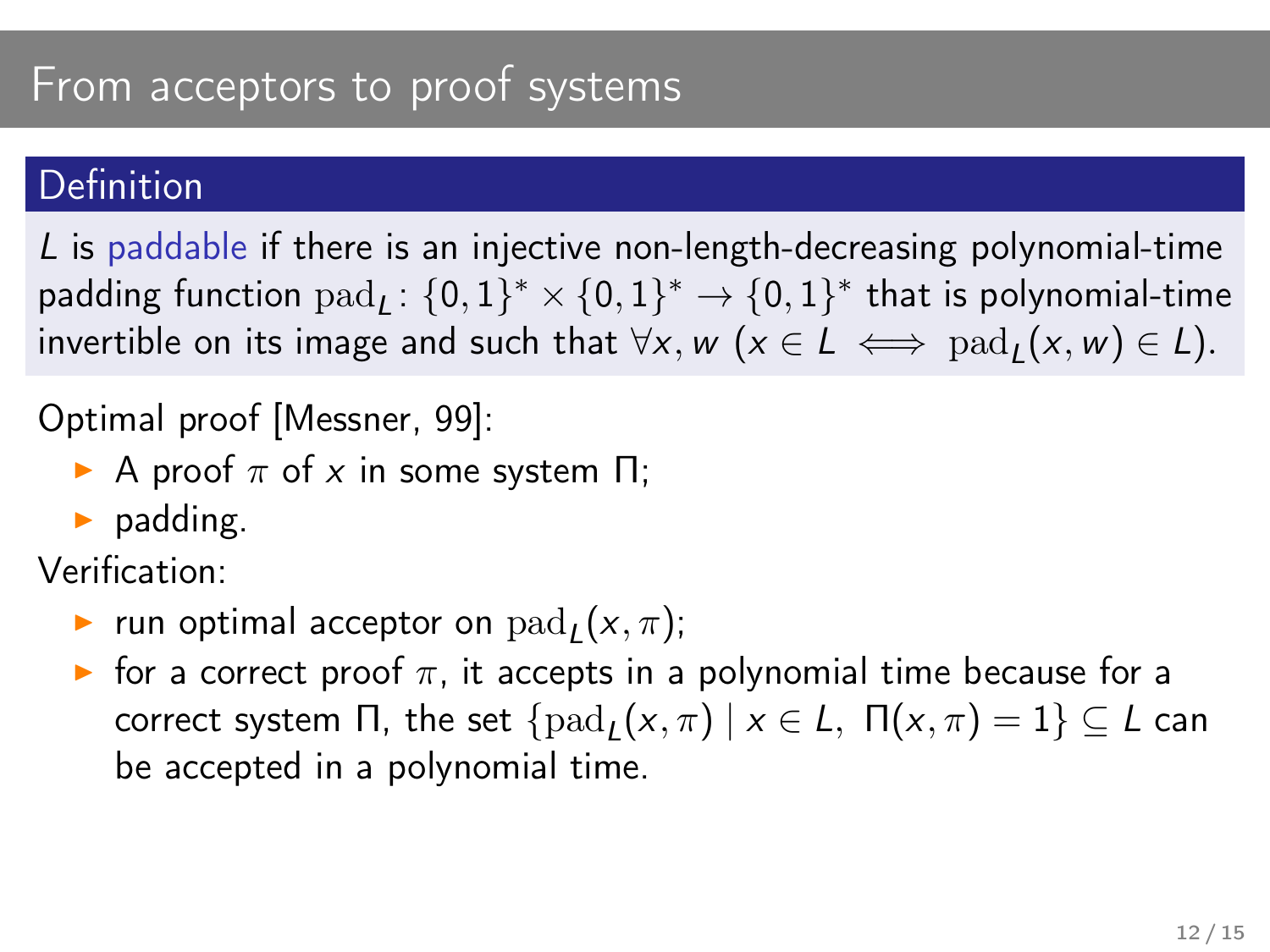### From acceptors to proof systems

#### Optimal proof [Messner, 99]:

- A proof  $\pi$  of x in some system  $\Pi$ ;
- $\blacktriangleright$  padding.

Verification:

- $\blacktriangleright$  run optimal acceptor on  $\text{pad}_L(x, \pi)$ ;
- $\triangleright$  for a correct proof  $\pi$ , it accepts in a polynomial time because for a correct system Π, the set  $\{pad_L(x, \pi) | x \in L, \Pi(x, \pi) = 1\} \subseteq L$  can be accepted in a polynomial time.

### Applicability:

Messner's proof goes for randomized algorithms.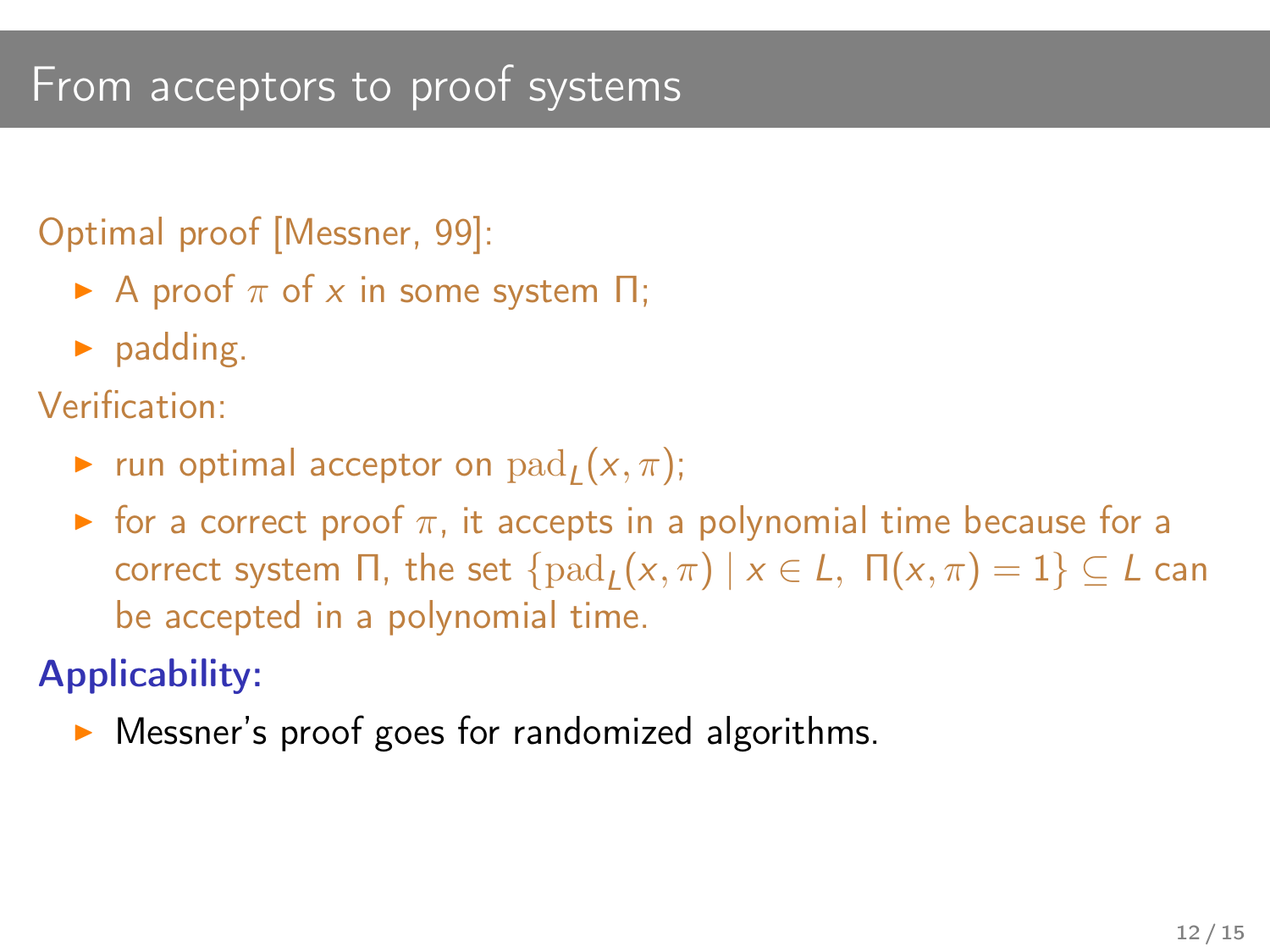### From acceptors to proof systems

#### Optimal proof [Messner, 99]:

- A proof  $\pi$  of x in some system  $\Pi$ ;
- $\blacktriangleright$  padding.

Verification:

- $\blacktriangleright$  run optimal acceptor on  $\text{pad}_L(x, \pi)$ ;
- $\triangleright$  for a correct proof  $\pi$ , it accepts in a polynomial time because for a correct system Π, the set  $\{pad_L(x, \pi) | x \in L, \Pi(x, \pi) = 1\} \subseteq L$  can be accepted in a polynomial time.

### Applicability:

- Messner's proof goes for randomized algorithms.
- Does not go for heuristic, average-case algorithms.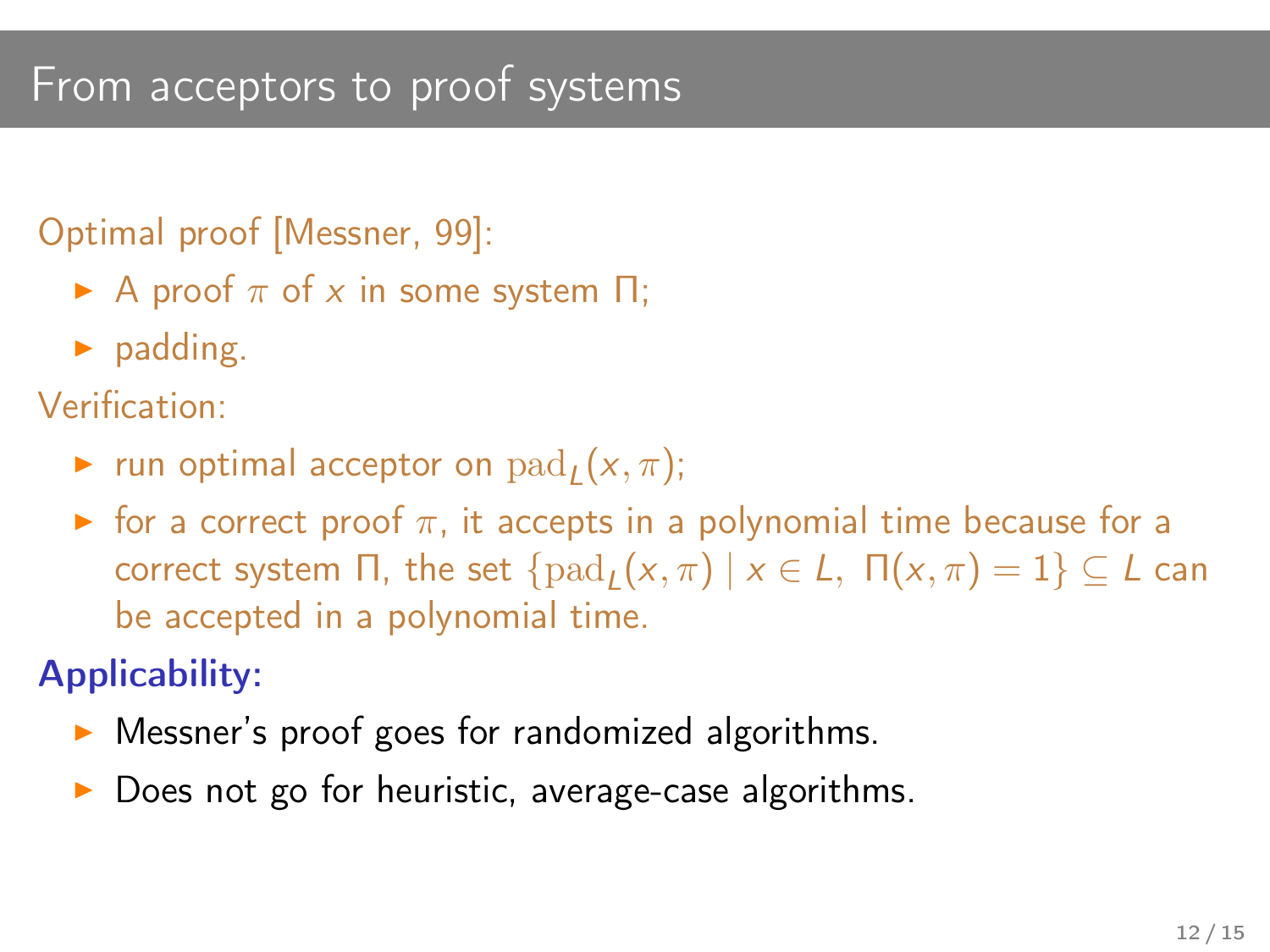$\triangleright$  pointwise simulation  $A \prec B$ :  $\exists$  polynomial  $p \forall x$ 

 $t_A(x) \leq p(t_B(x) + |x|)$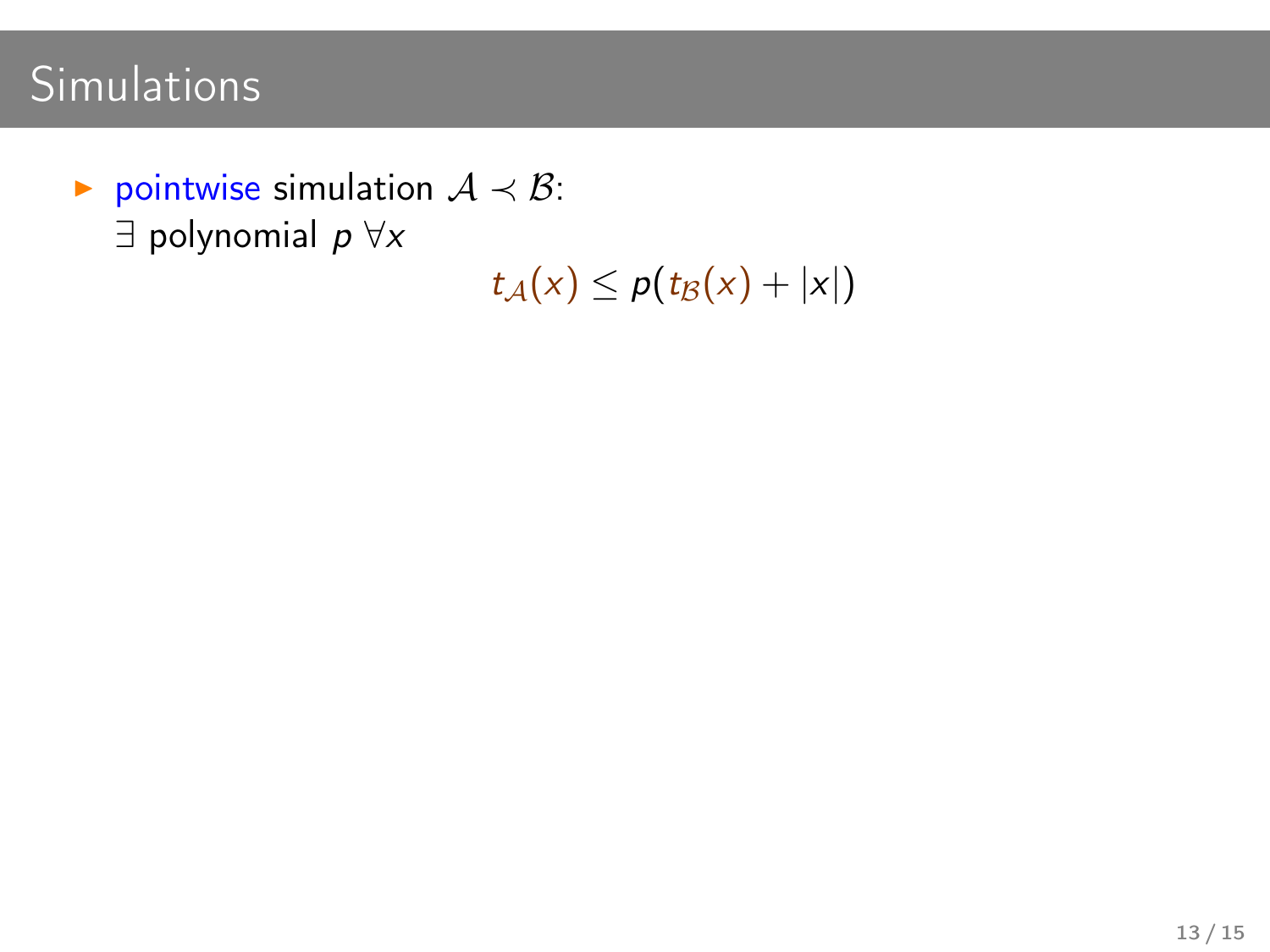$\triangleright$  pointwise simulation  $A \prec B$ :  $\exists$  polynomial  $p \forall x$ 

 $t_A(x) \leq p(t_B(x) + |x|)$ 

 $\triangleright$  (yet weaker!) worst-case simulation  $A \prec_{wc} B$ :  $\exists$  polynomials  $p, q \forall x$ 

$$
t_{\mathcal{A}}(x) \leq p\big(\max_{\substack{|x'| \leq q(|x|) \\ x' \in L}} t_{\mathcal{B}}(x') + |x|\big)
$$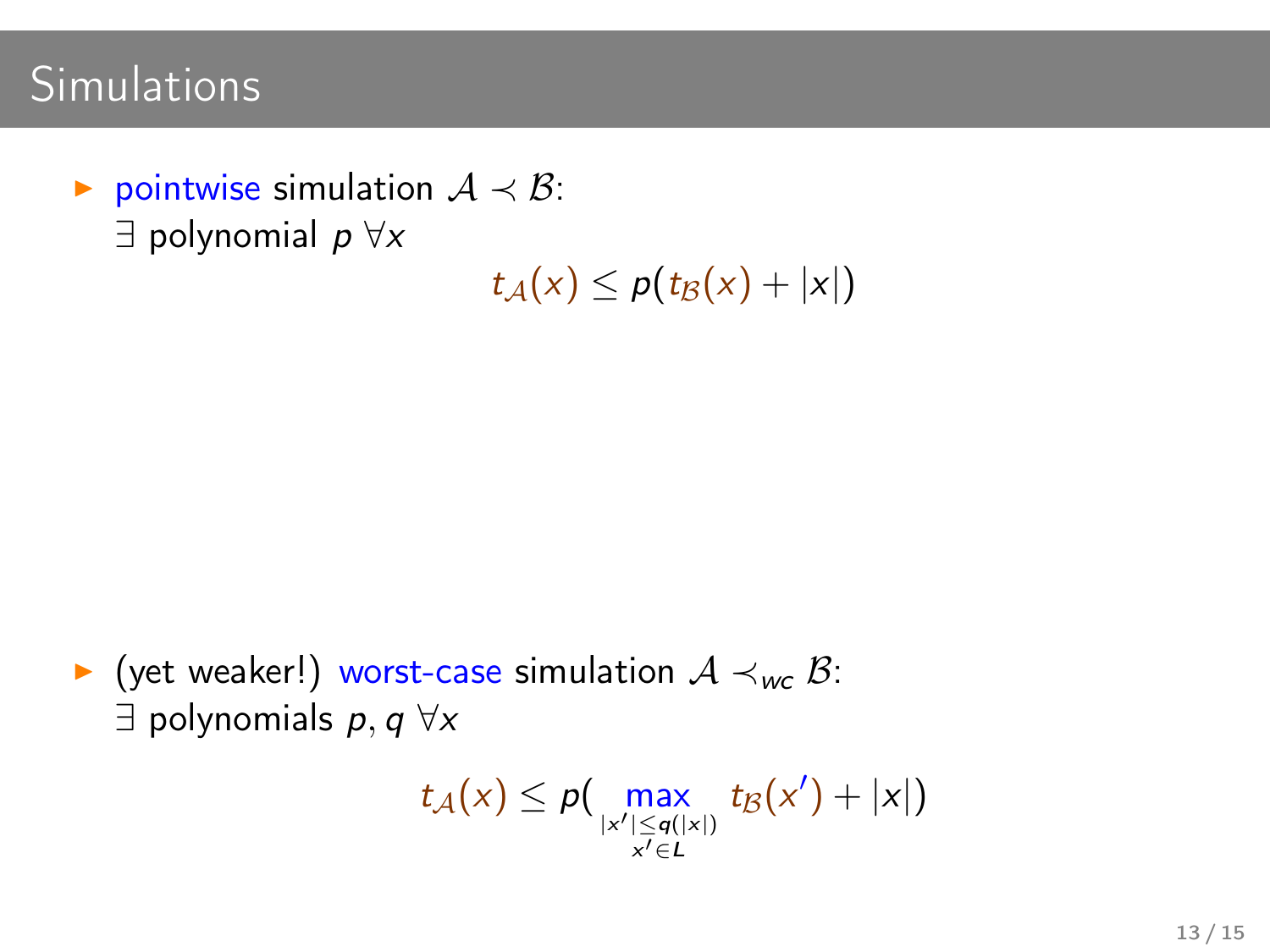$\triangleright$  pointwise simulation  $A \prec B$ :  $\exists$  polynomial  $p \forall x$ 

 $t_A(x) \leq p(t_B(x) + |x|)$ 

 $\triangleright$  (weaker) average-case simulation  $A \prec_D B$  w.r.t. D:  $\forall \epsilon > 0 \exists c > 0$ 

$$
\mathop{\mathsf{E}}\limits_{x \leftarrow D_n} [t_A{}^c(x)] = O(n \mathop{\mathsf{E}}\limits_{y \leftarrow D_n} [t_B{}^c(y)])
$$

 $\triangleright$  (yet weaker!) worst-case simulation  $A \prec_{wc} B$ :  $\exists$  polynomials  $p, q \forall x$ 

$$
t_{\mathcal{A}}(x) \leq p\big(\max_{\substack{|x'| \leq q(|x|) \\ x' \in L}} t_{\mathcal{B}}(x') + |x|\big)
$$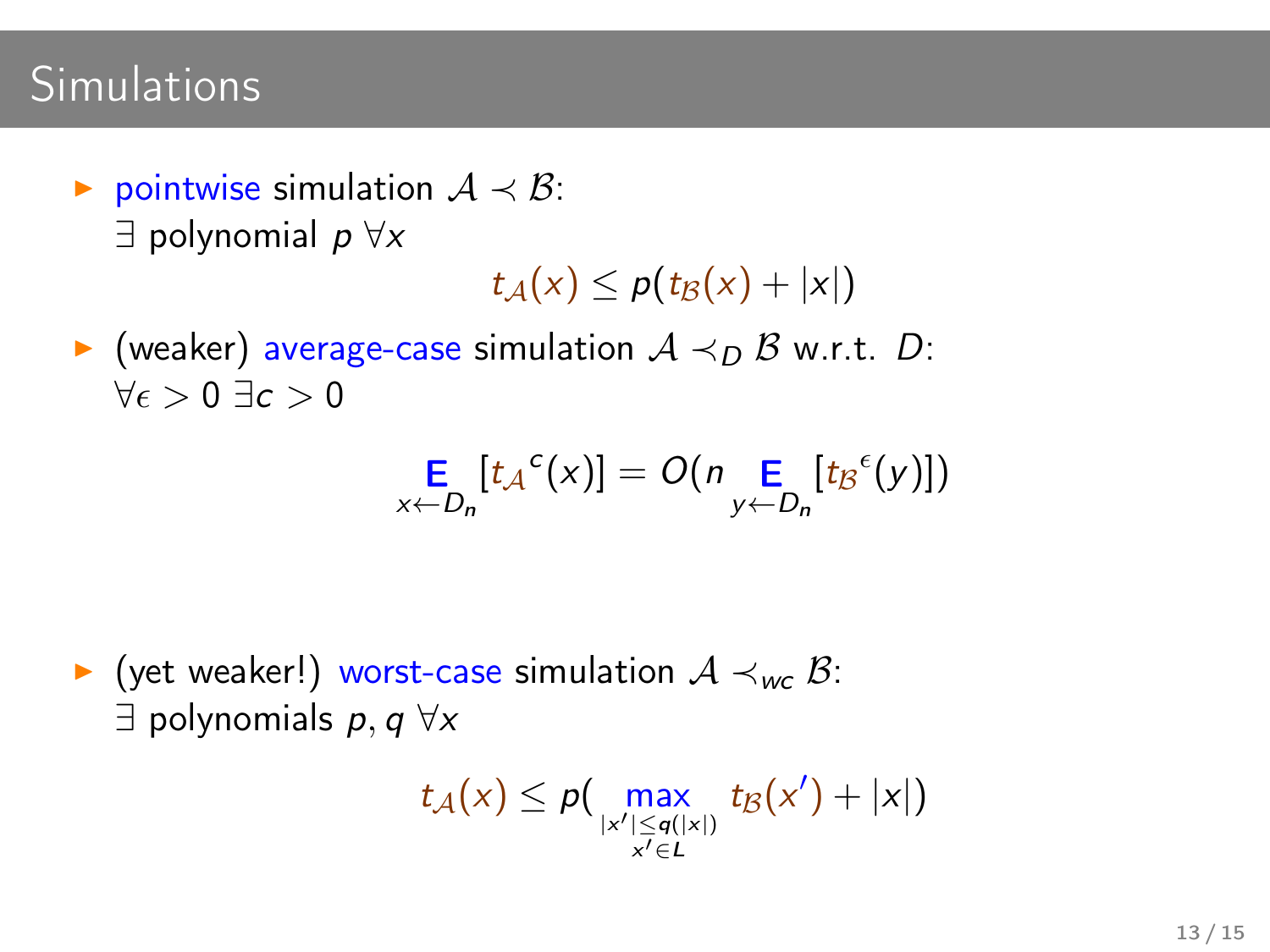► pointwise simulation  $A \prec B$ :  $\exists$  polynomial  $p \forall x$ 

 $t_A(x) \leq p(t_B(x) + |x|)$ 

 $\triangleright$  (weaker) average-case simulation  $A \prec_D B$  w.r.t. D:  $\forall \epsilon > 0 \exists c > 0$ 

$$
\mathop{\mathsf{E}}_{x \leftarrow D_n}[t_{\mathcal{A}}^{c}(x)] = O(n \mathop{\mathsf{E}}_{y \leftarrow D_n}[t_{\mathcal{B}}^{c}(y)])
$$

- $\blacktriangleright$  (weaker) simulation scheme: simulate everywhere except for the set of  $D$ -prob.  $1/2d$ .
- $\triangleright$  (yet weaker!) worst-case simulation  $A \prec_{wc} B$ :  $\exists$  polynomials  $p, q \forall x$

$$
t_{\mathcal{A}}(x) \leq p\big(\max_{\substack{|x'| \leq q(|x|) \\ x' \in L}} t_{\mathcal{B}}(x') + |x|\big)
$$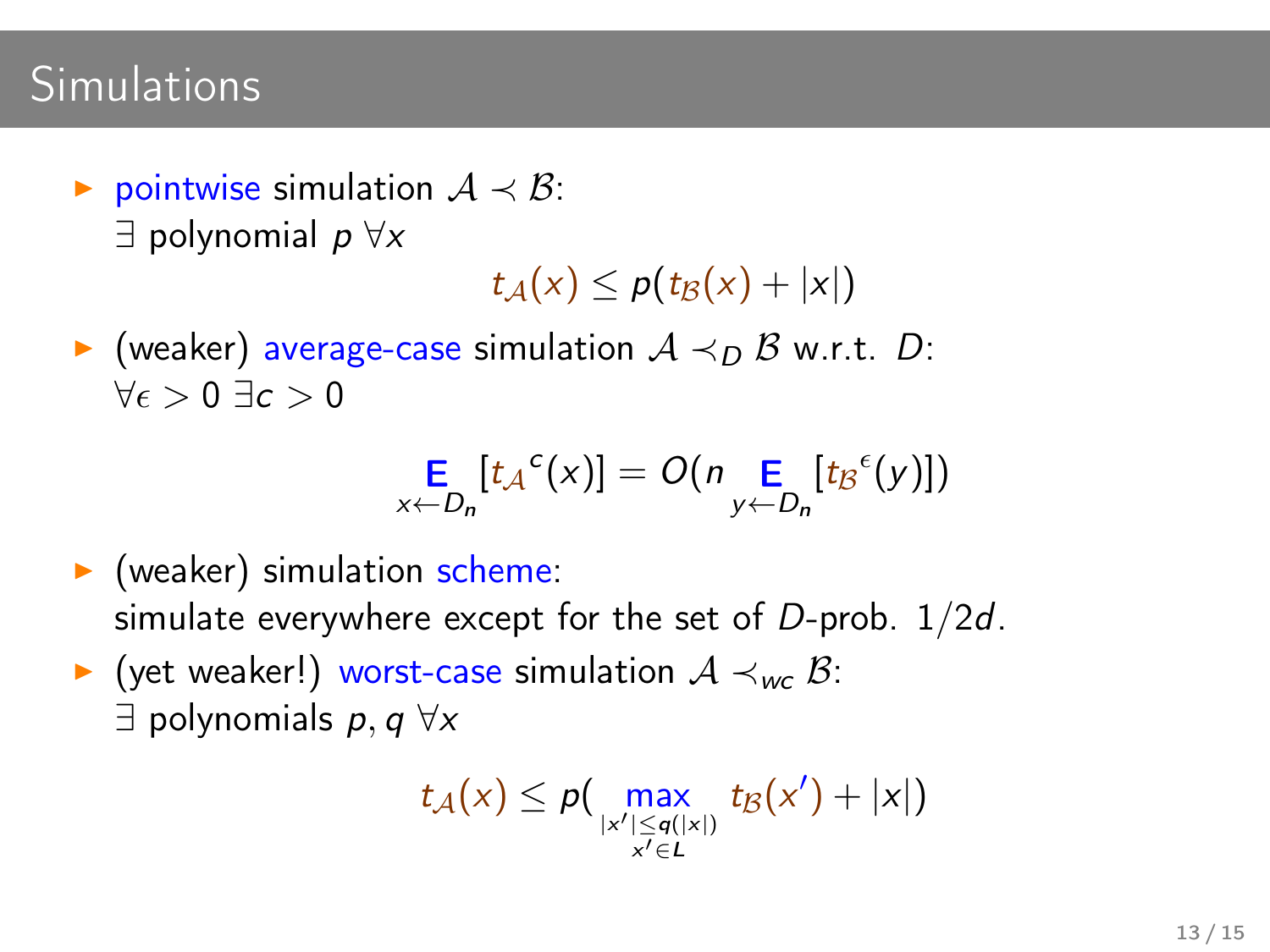$\triangleright$  Decision problem *L*: is  $x \in L$ ?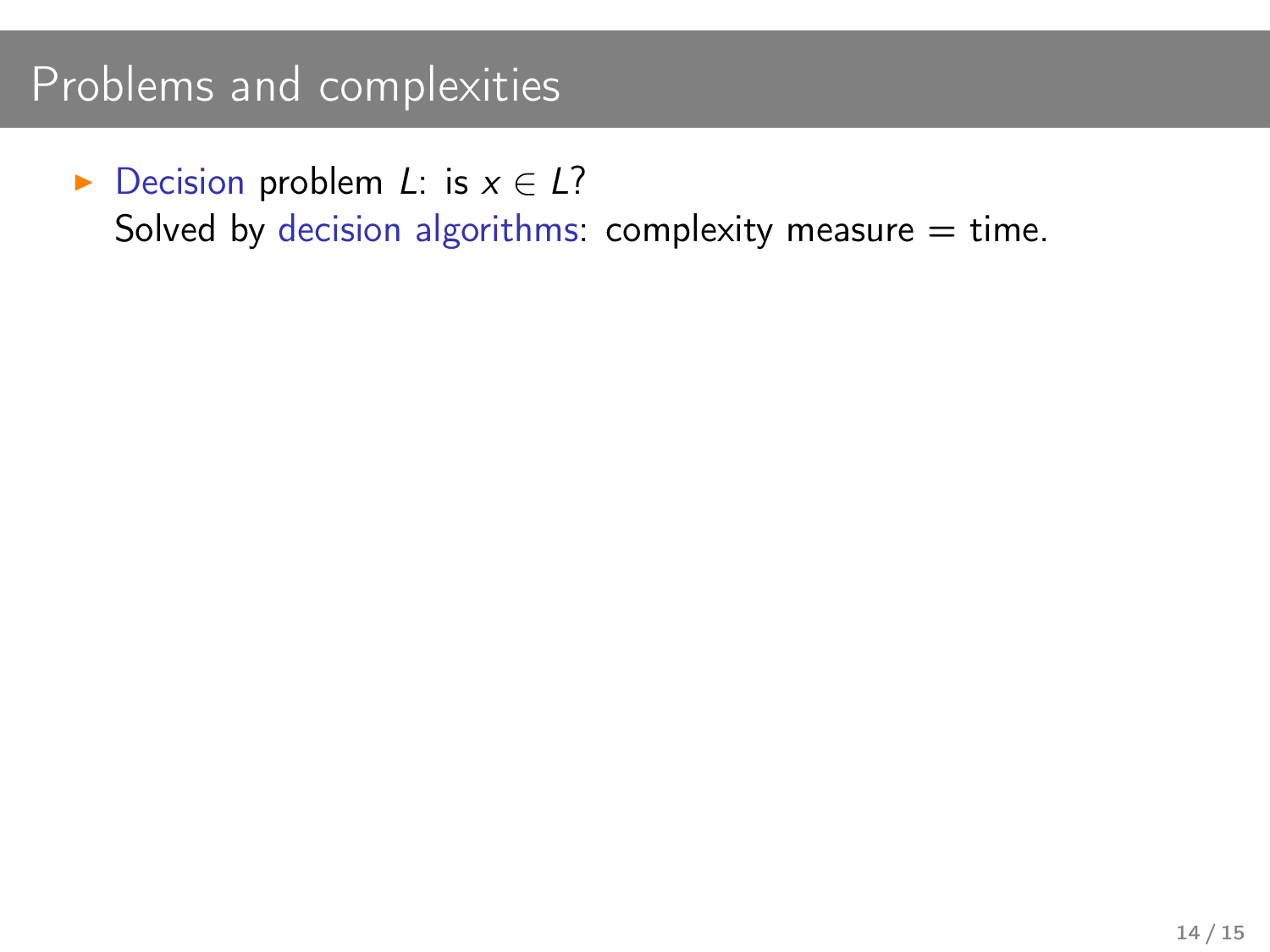- ► Decision problem L: is  $x \in L$ ?
	- Solved by decision algorithms: complexity measure  $=$  time.
- Same problem, solved by acceptors: complexity measure  $=$  time on  $L$ .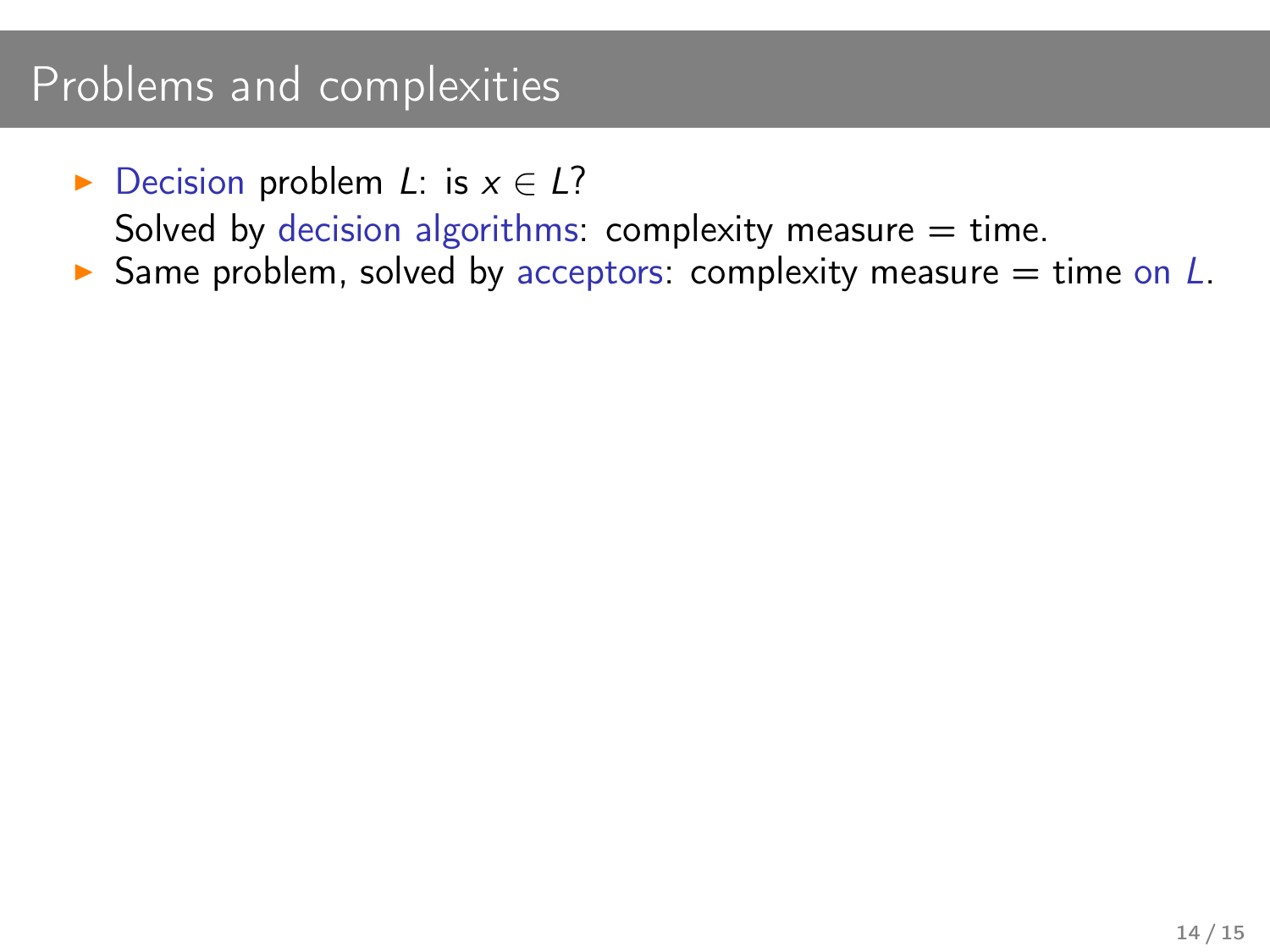► Decision problem L: is  $x \in L$ ?

- $\triangleright$  Same problem, solved by acceptors: complexity measure = time on L.
	- $\triangleright$  worst-case optimal acceptor for NP-complete problems: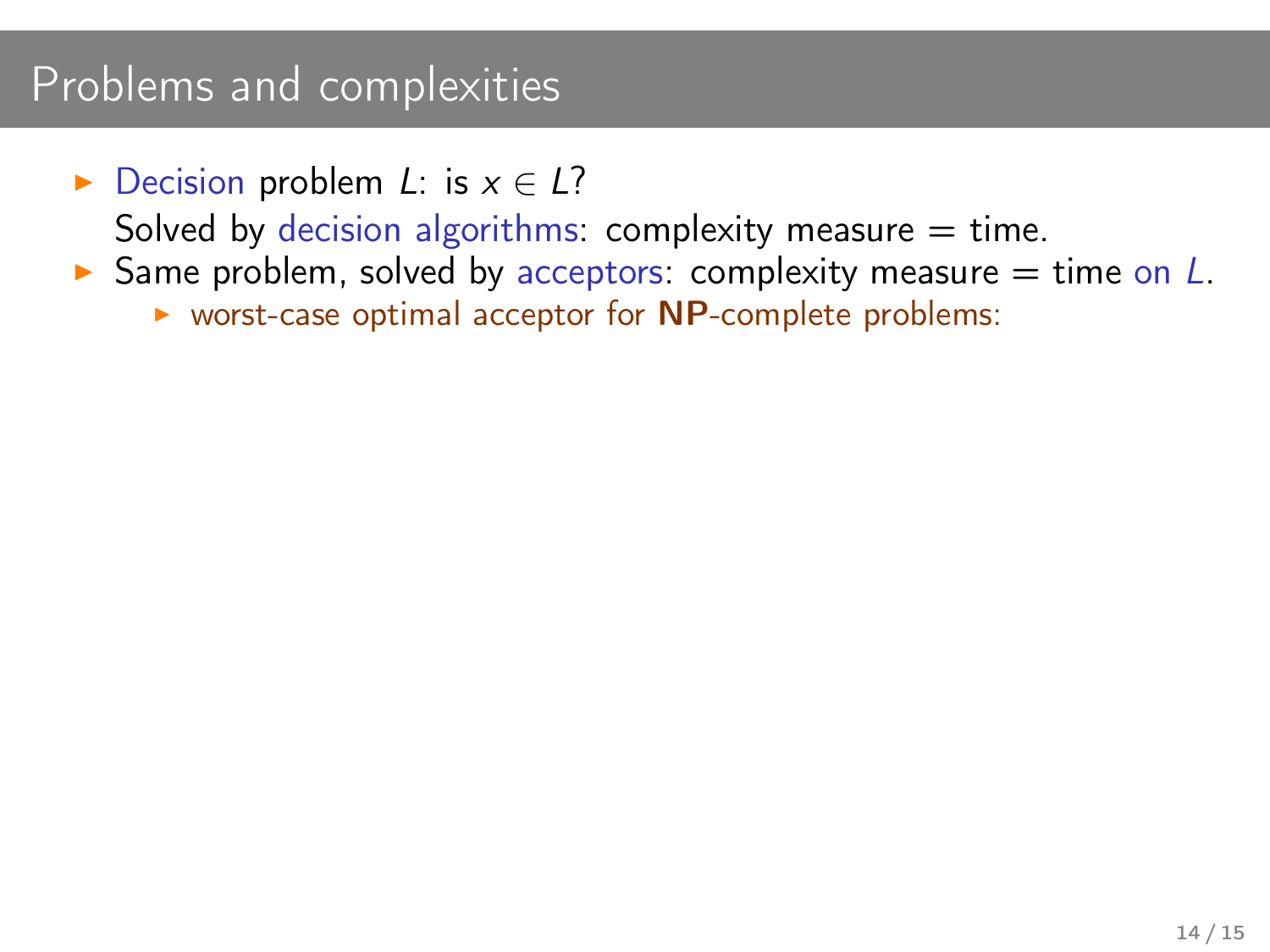► Decision problem L: is  $x \in L$ ?

- $\triangleright$  Same problem, solved by acceptors: complexity measure  $=$  time on L.
	- $\triangleright$  worst-case optimal acceptor for NP-complete problems: Levin's universal search  $+$  self-to-decision reduction.
	- ▶ worst-case (and stronger) optimal randomized acceptor for GNI: verification by Goldwasser-Micali-Sipser protocol.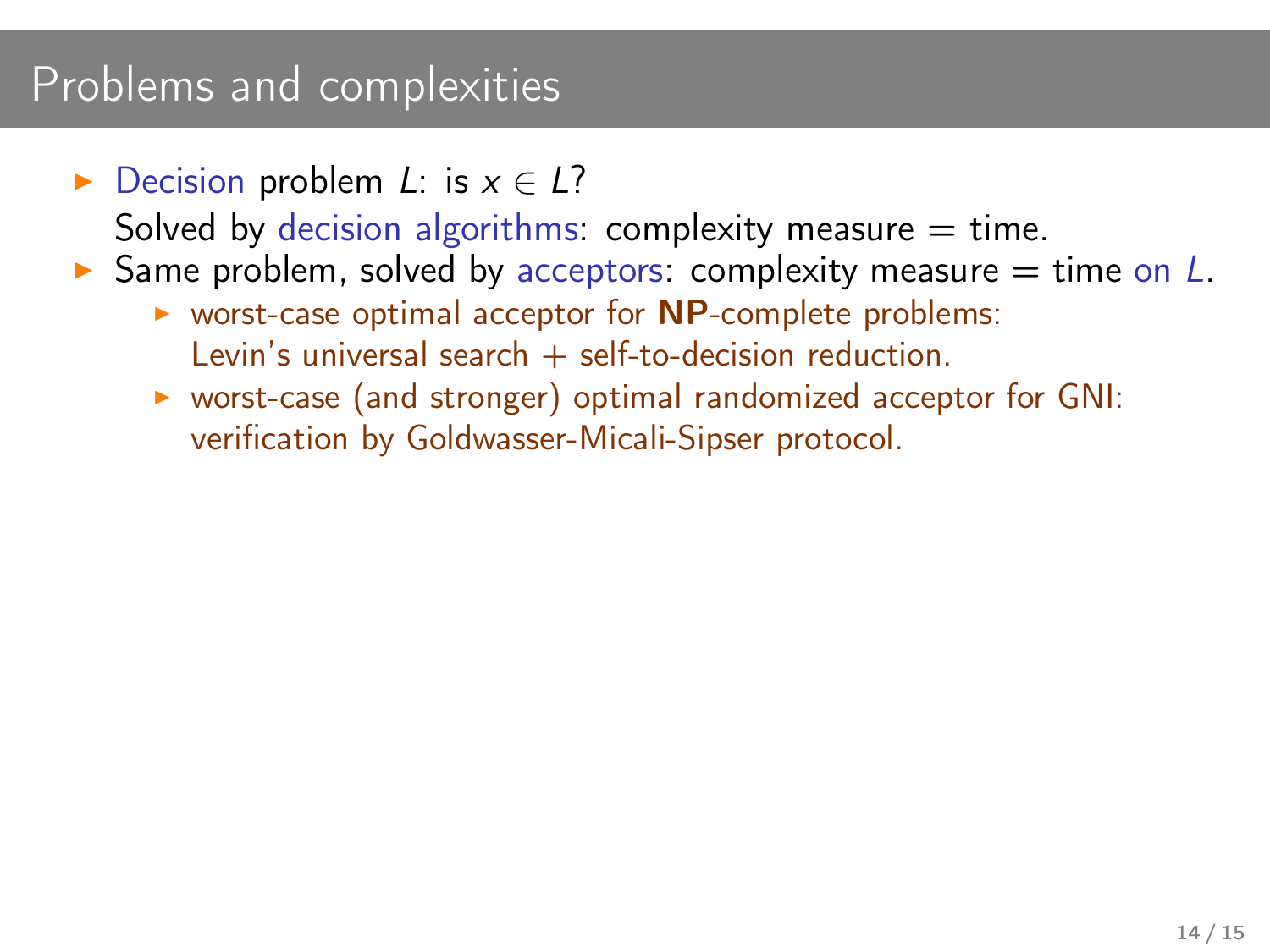► Decision problem L: is  $x \in L$ ?

- $\triangleright$  Same problem, solved by acceptors: complexity measure  $=$  time on L.
	- $\triangleright$  worst-case optimal acceptor for NP-complete problems: Levin's universal search  $+$  self-to-decision reduction.
	- $\triangleright$  worst-case (and stronger) optimal randomized acceptor for GNI.
	- $\triangleright$  pointwise-optimal acceptor for Time(f)-immune sets [Messner], pointwise-optimal algorithm for bi-immune sets [Chen, Flum, Müller].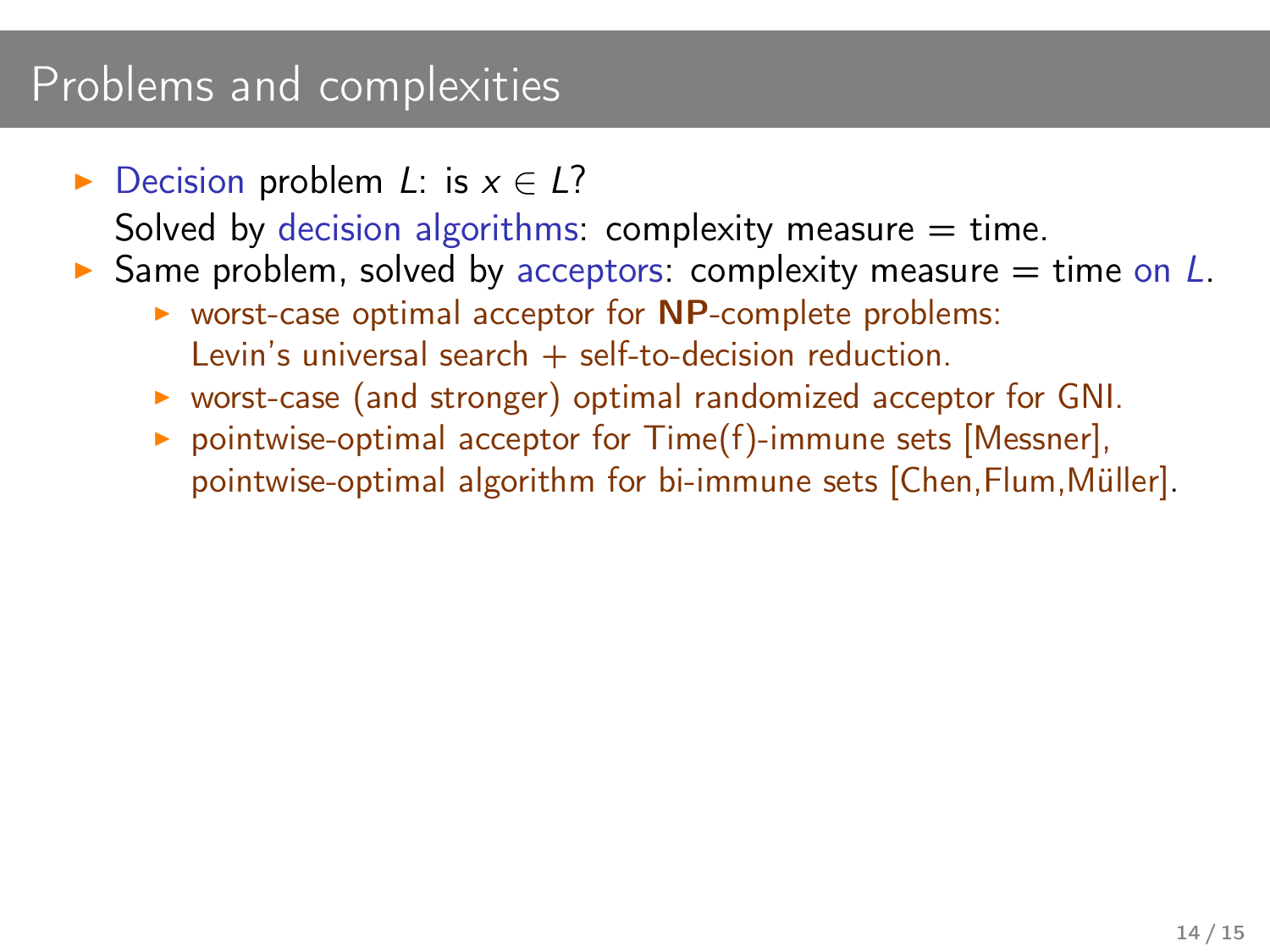► Decision problem L: is  $x \in L$ ?

Solved by decision algorithms: complexity measure  $=$  time.

- $\triangleright$  Same problem, solved by acceptors: complexity measure  $=$  time on L.
	- $\triangleright$  worst-case optimal acceptor for NP-complete problems: Levin's universal search  $+$  self-to-decision reduction.
	- $\triangleright$  worst-case (and stronger) optimal randomized acceptor for GNI.
	- pointwise-optimal acceptor, algorithm for a set in  $E \setminus P$ .
- ▶ Distributional problem  $(D, L)$ : is  $x \in L$  with accuracy d?

Complexity measure = time $(n, d)$ .

Errorless average-case complexity: estimate **E** or give up with D-prob.  $1/d$ .

 $\triangleright$  average-case optimal randomized acceptor for GNI for some D.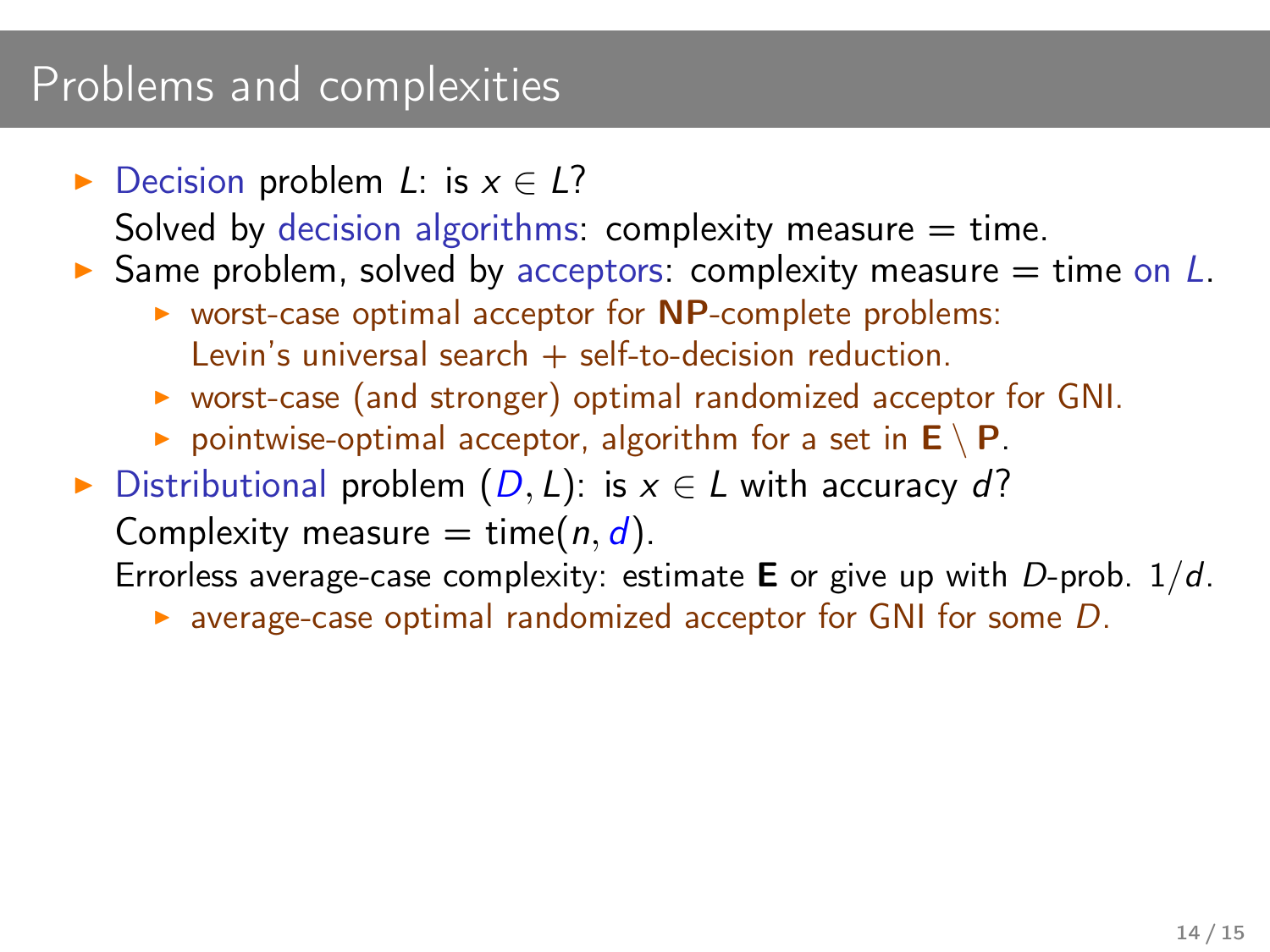► Decision problem L: is  $x \in L$ ?

Solved by decision algorithms: complexity measure  $=$  time.

- $\triangleright$  Same problem, solved by acceptors: complexity measure  $=$  time on L.
	- $\triangleright$  worst-case optimal acceptor for NP-complete problems: Levin's universal search  $+$  self-to-decision reduction.
	- $\triangleright$  worst-case (and stronger) optimal randomized acceptor for GNI.
	- pointwise-optimal acceptor, algorithm for a set in  $E \setminus P$ .
- ► Distributional problem  $(D, L)$ : is  $x \in L$  with accuracy d?

Complexity measure = time $(n, d)$ .

Errorless average-case complexity: estimate **E** or give up with D-prob.  $1/d$ .

- $\triangleright$  average-case optimal randomized acceptor for GNI for some D.
- $\triangleright$  Same problem, solved by heuristic algorithms: allow false negatives and positives with D-prob.  $1/d$ .
	- $\triangleright$  pointwise optimal randomized algorithm for Im of an injective function,
	- $\triangleright$  "scheme-optimal" deterministic algorithm for  $-$ "-"-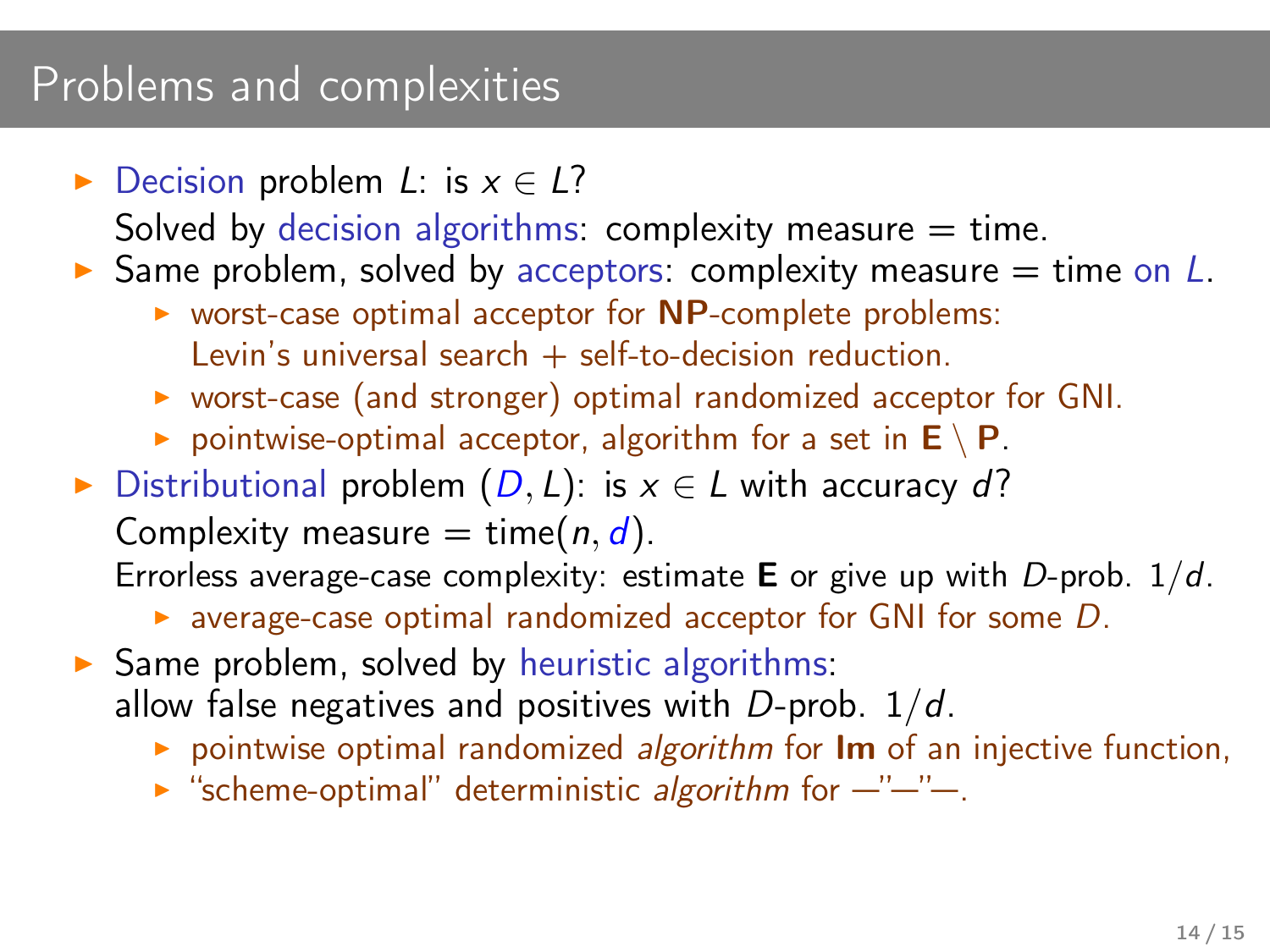► Decision problem L: is  $x \in L$ ?

Solved by decision algorithms: complexity measure  $=$  time.

- $\triangleright$  Same problem, solved by acceptors: complexity measure = time on L.
	- $\triangleright$  worst-case optimal acceptor for NP-complete problems: Levin's universal search  $+$  self-to-decision reduction.
	- $\triangleright$  worst-case (and stronger) optimal randomized acceptor for GNI.
	- pointwise-optimal acceptor, algorithm for a set in  $E \setminus P$ .
- ► Distributional problem  $(D, L)$ : is  $x \in L$  with accuracy d?

Complexity measure = time $(n, d)$ .

Errorless average-case complexity: estimate **E** or give up with D-prob.  $1/d$ .

- $\triangleright$  average-case optimal randomized acceptor for GNI for some D.
- $\triangleright$  Same problem, solved by heuristic algorithms: allow false negatives and positives with D-prob.  $1/d$ .
	- $\triangleright$  pointwise optimal randomized algorithm for Im of an injective function,
	- $\triangleright$  "scheme-optimal" deterministic algorithm for  $-$ "-"-
- ► Distributional proving problem  $(D, L)$ : supp  $D \subseteq \overline{L}$ . Solved by heuristic acceptors, may allow false positives only.
	- pointwise optimal randomized heuristic acceptor for p.-t.s. D, r.e.  $L_{14/15}$